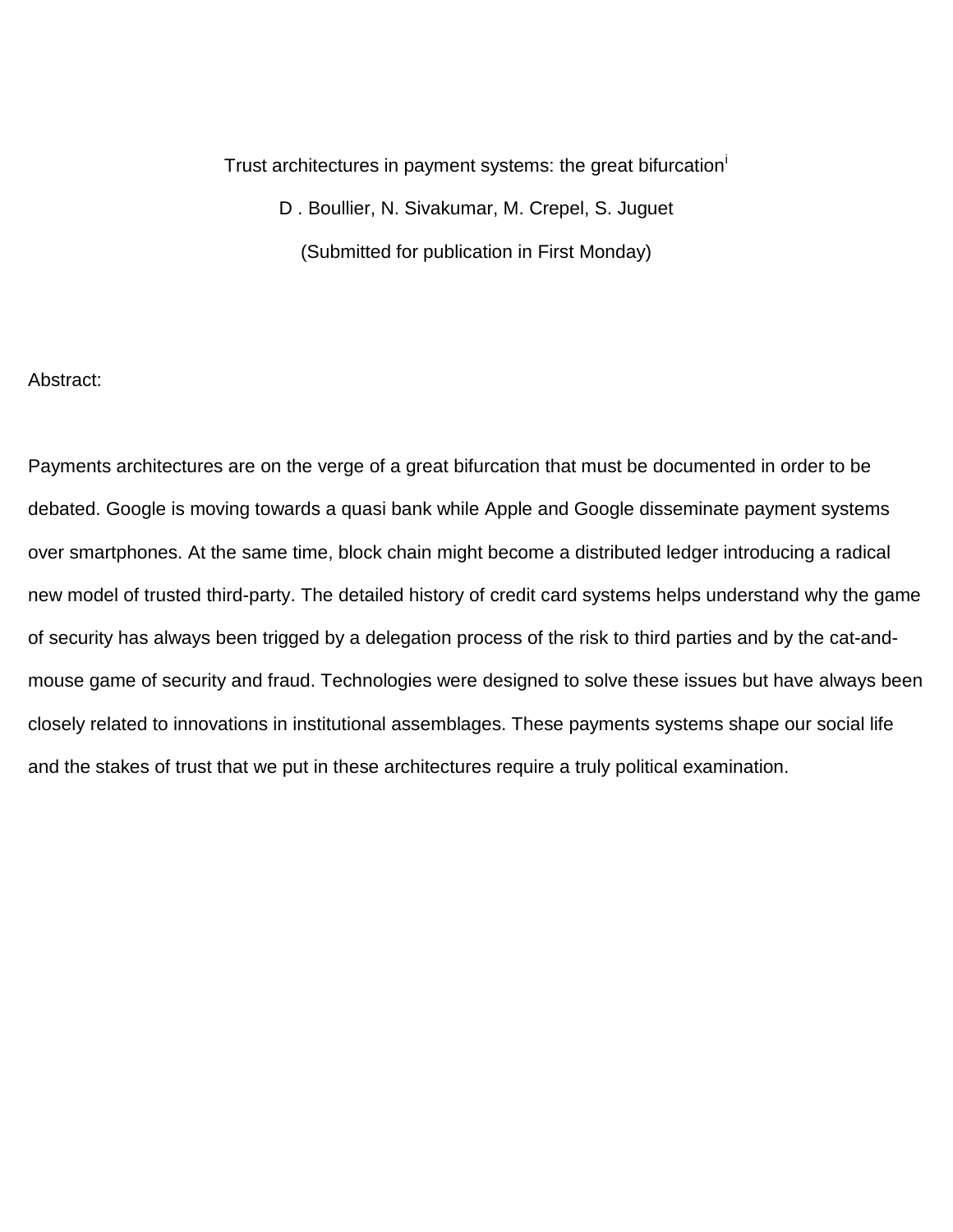## **Contents**

**Introduction** 

Section 1 History : a cat-and-mouse game reaching a tipping point

Section 2 Payments architectures in Credit Card systems : a story of delegations

Section 3 Intermediary Risk and online payments

Section 4 Special focus on token vaults and Google and Apple pay systems. Why terminals design are not the main issue

Section 5 The great bifurcation : centralized or distributed systems of payment

**Conclusion**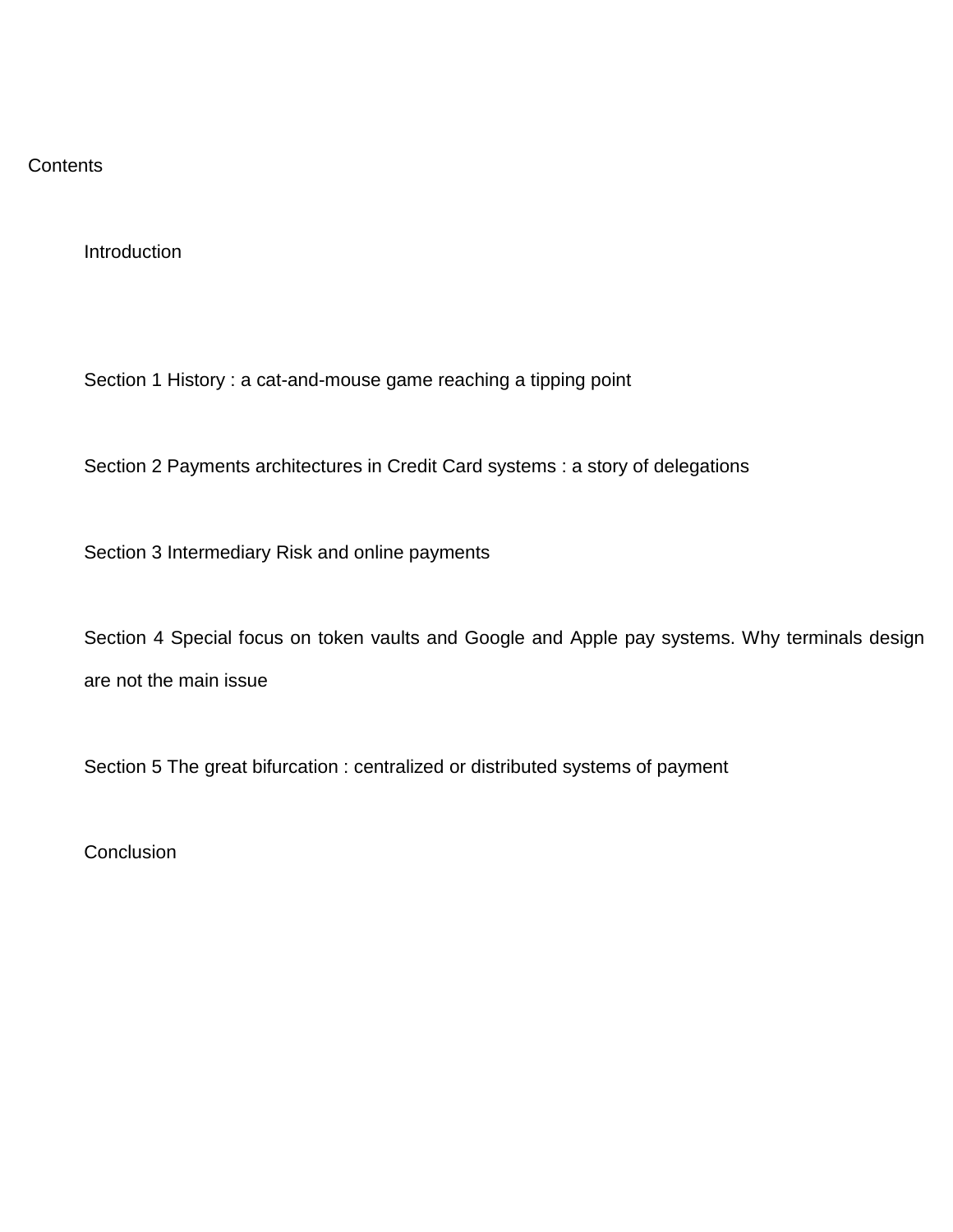[body of paper:]

Introduction

When, in 2014, Google sought an agreement from the Federal Deposit Insurance Corporation, one should have known that the online payment system was doomed to change radically in the next few years. However, history has taught us that payment systems have never actually been as stable as they might have seemed to the laypeople using the systems. All changes have been focused on building trust though two major features of these systems : the trusted third party and the security of exchanges. But this move from Google takes place in a very specific moment, when trust is no longer guaranteed in digital networks, due to the predatory uses of personal data traces from internet platforms and to extensive wiring of the network by intelligence agencies, as evidenced by the Snowden leaks. These weaknesses of some major supposedly trusted third parties became more and more visible through the tremendous extension of data breaches of various kinds, from Sony to IRS, Yahoo and dating sites, in the recent years.<sup>[ii](#page-29-1)</sup>

The post-Snowden mood has put pressure on digital architectures that has not yet been materially affected by the lofty promises of privacy-by-design. Payment systems cannot take for granted the safety of any feature of their underlying architecture. Getting back to the history of credit card systems provides an opportunity to observe similar situations where security flaws were addressed by moves for more secure transmission techniques and more trustful third parties. The move made by Google mixes two types of evolution: becoming a quasibank by relying on state insurance for its payment activity and using extensively the tokenization system which is becoming the standard for online payments, while empowering the fluidity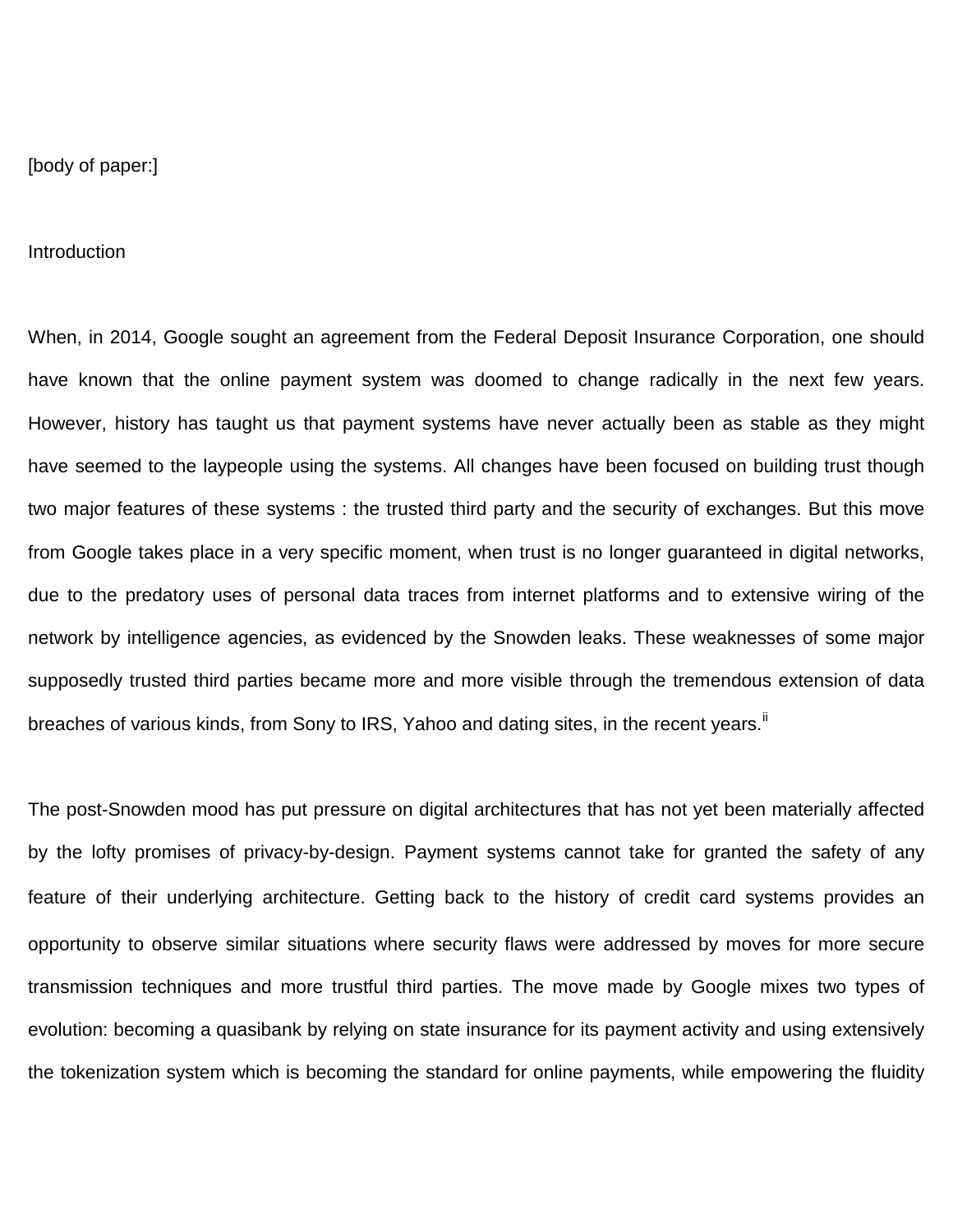of Android Pay (launched in September 2015) from the end-user point of view. However these improvements are made with a cost: the full and extended centralization of personal and financial data into the hands of Google servers. As it is often presented, this is a very user friendly move and an almost inescapable one, since code has its laws (to the point that « code is law » according to Lessig, 1999) that no one could underestimate. However, there is precisely at the same time, another architecture that appears to fulfill the conditions for becoming a challenger of this centralized payment system. The blockchain system as implemented for validating Bitcoin currency operations and transactions, may well be adapted for generating a distributed trust system. Specific variations of the blockchain-based processing systems, like one proposed at MIT (Enigma by Zyskin, Nathan and Pentland, 2015) extend the basic properties of a decentralized database to protect the privacy of transactions through a novel technique known as "secure multi-party computation". The changes that can occur in payment systems such as the adoption of the Google system are of huge consequence for issues of sovereignty. They should be handled very carefully by all authorities of control, and the availability (to be validated) of other distributed frameworks should be considered as a good opportunity to politically discuss the choices of architecture that are often processed as « subpolitics » (Beck).

This paper will follow the main milestones in the history of credit card systems. Each type of architecture (closed-loop, open-loop systems) will be explained as the design of a technical and institutional distribution of risk. The important changes in the level of risk with the online payments will be investigated through a number of new intermediaries in charge of alleviating the burden of the risk. However, the introduction of Google and Apple within this game is described as a significant move towards centralization. At the same time, however, the blockchain distributed framework may become an alternative resource that has to be carefully designed in order to play a real challenging role.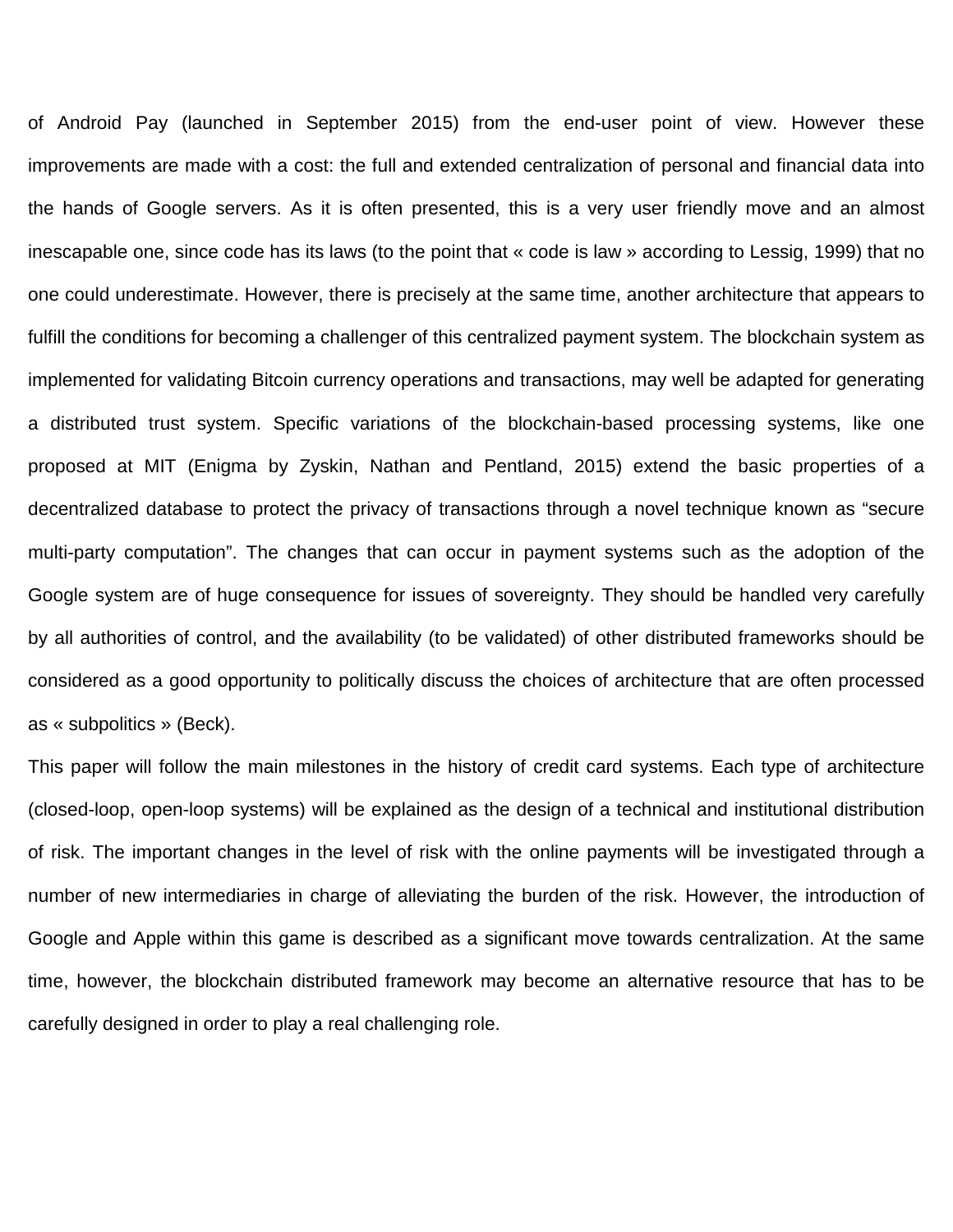#### Section 1 History : a cat-and-mouse game reaching a tipping point

The technical foundations of the credit card actually predate the invention of the cards themselves and instead lie with the development of a widespread cheque clearing in the United States in the early twentieth century. A networked system of clearinghouses needed to be developed in order to foster the use of checks as a method of payment that could be used at different merchants who banked with different institutions. Otherwise, cheques were instruments that could only effectively be used between payers and payees that shared a banking institution. While the idea of a bankers' clearinghouse was not novel, with earlier examples dating back to the late eighteenth century, what was unique in the United States at the time was the codevelopment of both the clearinghouses and a the US Federal Reserve Bank as as a central institution that could regulate the clearinghouses. The clearinghouses themselves did not entirely solve the problem of efficient cheque usage. In fact, the clearinghouses introduced an increased set of transaction costs and inefficiencies for the processing of cheques as several competing clearinghouses were established. The Federal Reserve ultimately intervened, setting up a national check clearing system that was funded by taxes and free to use for members. While this infrastructure itself would evolve and not directly form a base for a universal credit card system, the effect of the development of a national clearinghouse in 1915 was one of the first developments that created an expectation for universally accepted payment technologies that would operate across different banks and merchants but also be trustworthy and resistant to fraud. During this historical period, the challenge always consisted of inventing new trusted third parties that could handle the technical complexities of a new era. Sometimes, the technology served as a trigger to form this third party, sometimes, the fraud requested a legal intervention beyond the technological realm. This is why, until recently, states were at some point always called on for assistance. And still are when Google comes to ask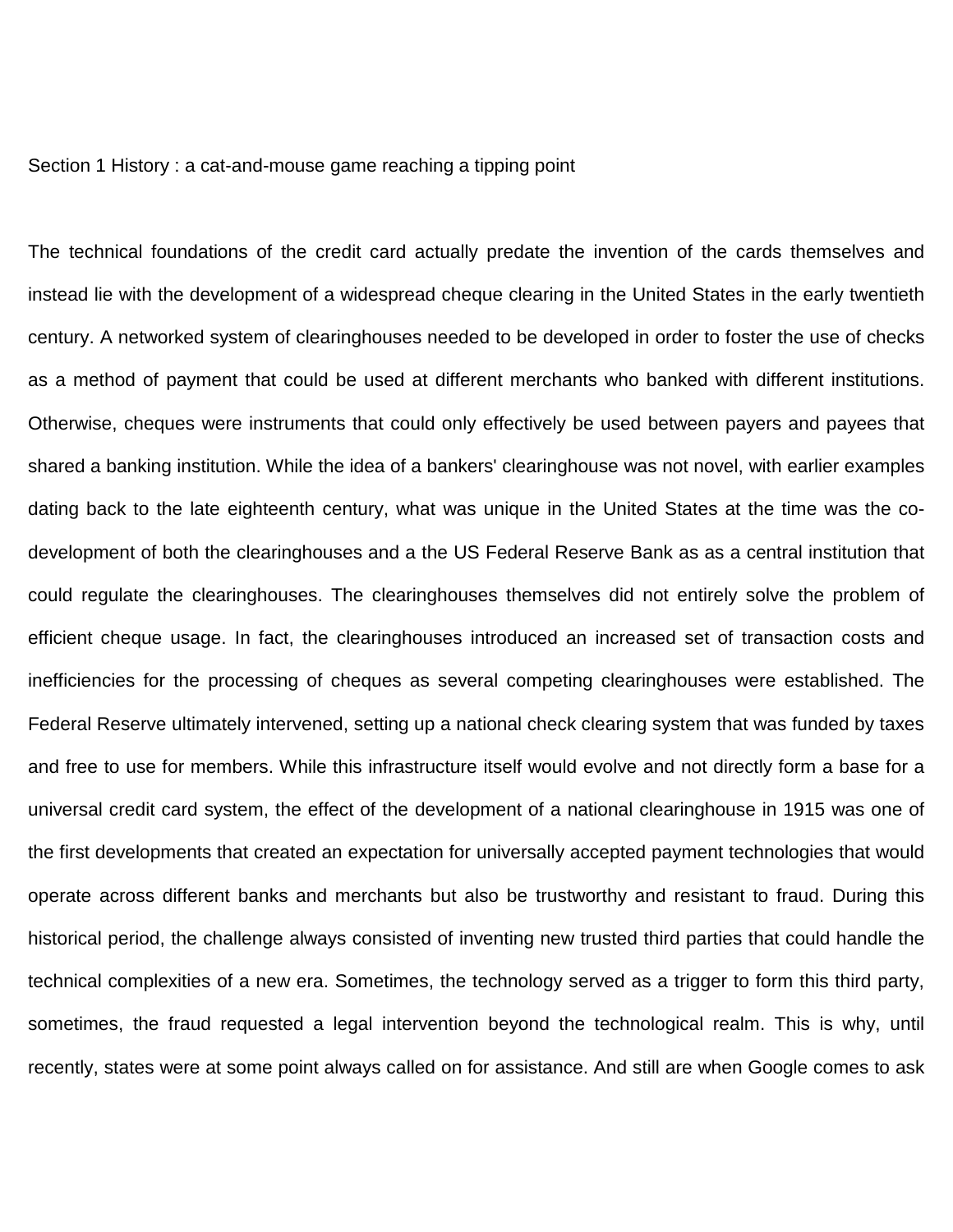the insurance of the Federal Deposit Insurance Corporation. This tells a lot about how the most innovative and profitable technical developments do not manage to be their own legal and trustful reference, although the giant platforms are coming close to this sovereignty. However, a precise tracking of the history of Credit Card and payment systems institution will show how delicate is the design of such a status.

The figure below illustrates the main landmarks in this history even though we cannot get in details in this paper. It must be reminded that technical moves on the consumer side (e.g. from imprinter to magnetic strip) were designed for fraud reduction purposes and in the end lasted only a few years until weaknesses were exploited to a large scale. Some recent breaches managed to get into the very production chain of cards such as the SIM (subscriber identity module) card authentication keys stolen in 2010 by GCHQ and NSA intelligence services from Gemalto, the Dutch corporation that is the largest producer of SIM cards in the world. The same fraud-driven innovation scheme is true for institutions and infrastructures. In 1973, the creation of SWIFT (Society For Worldwide Interbank Financial Telecommunications) was a critical step in standardizing exchanges between the 3000 financial institutions that participated. It should have been the safest place in the digital financial system. However, in April 2016, Swift warned of fraud cases in its system. Such a trusted third party itself might well be under attack and this could trigger, in a next hacking scenario, a radical loss of trust that would affect the whole economy. It seems quite clear for security experts, that the design of the network (from internet distributed principles to the increasing centralization around some nodes and to the most critical specialized networks such as Swift) did not pay sufficient attention to security for the benefit of speed, which is a key value in financial and opinion economies (Orlean, 2011) and for ease of use. The data breaches rhythm seems to increase and their consequences proportionally aggravate. In this context, a deeper understanding of what is framing our everyday life, i.e. the worldwide payment infrastructure, is crucial, especially when new entrants such as Google may pretend to technically relieve our stress, in a now famous solutionist stance (Morozov, 2013).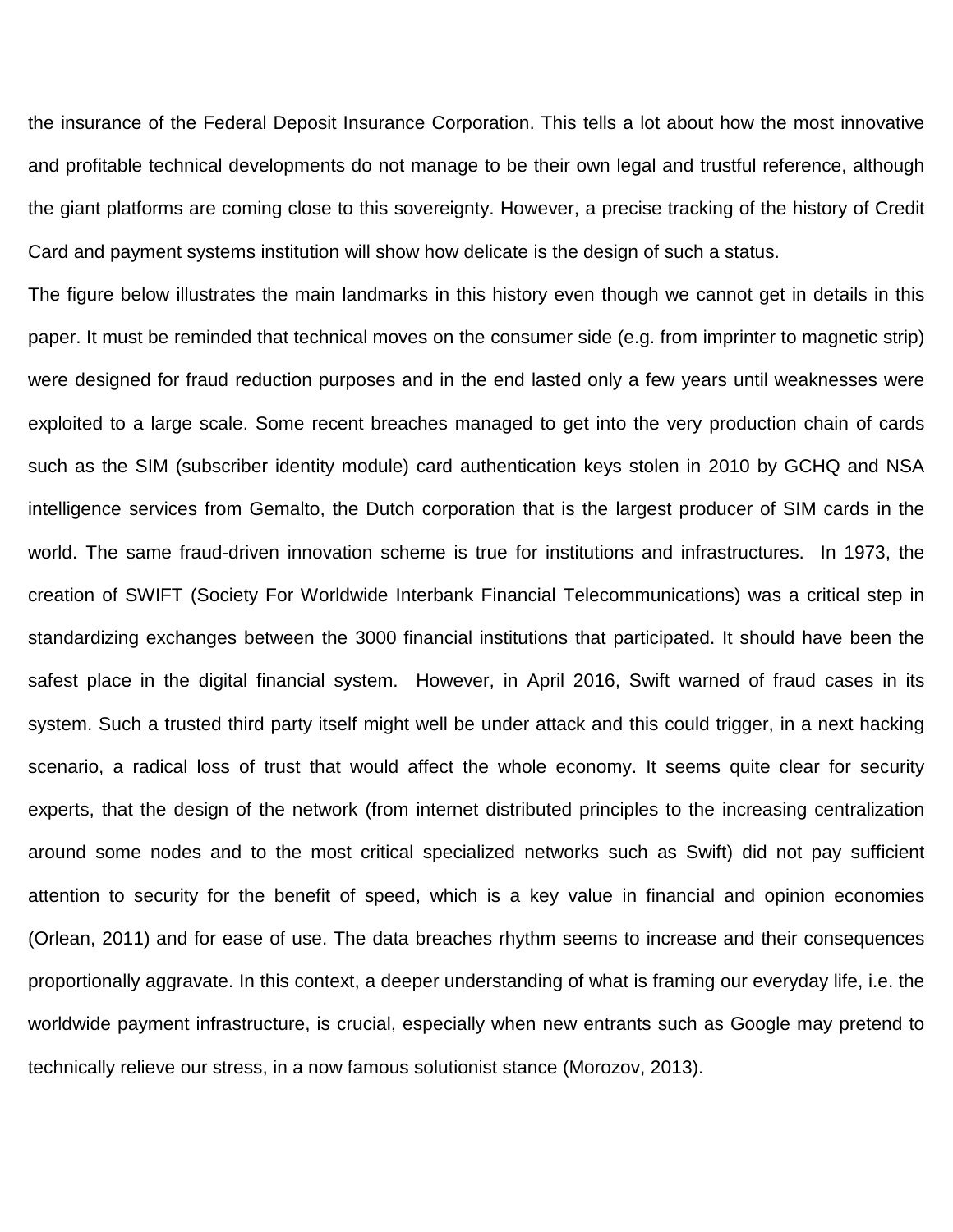

ÉTUDE : SCIENCES PO. - MÉDIALAB | CONCEPTION GRAPHIQUE : WHAT TIME IS LT.

The early charge cards were issued by department stores, the oil industry and the air travel industry. Credit cards allowed the immediate extension of short term credit to buyers fostering loyalty as well as larger impulse purchases. These cards often took the physical form of a metal plate or fob that could be attached to a keyring and would contain the identity of the user, an address, the name of the issuer and an identifying number. Card purchases were first processed by hand, with merchants manually copying the information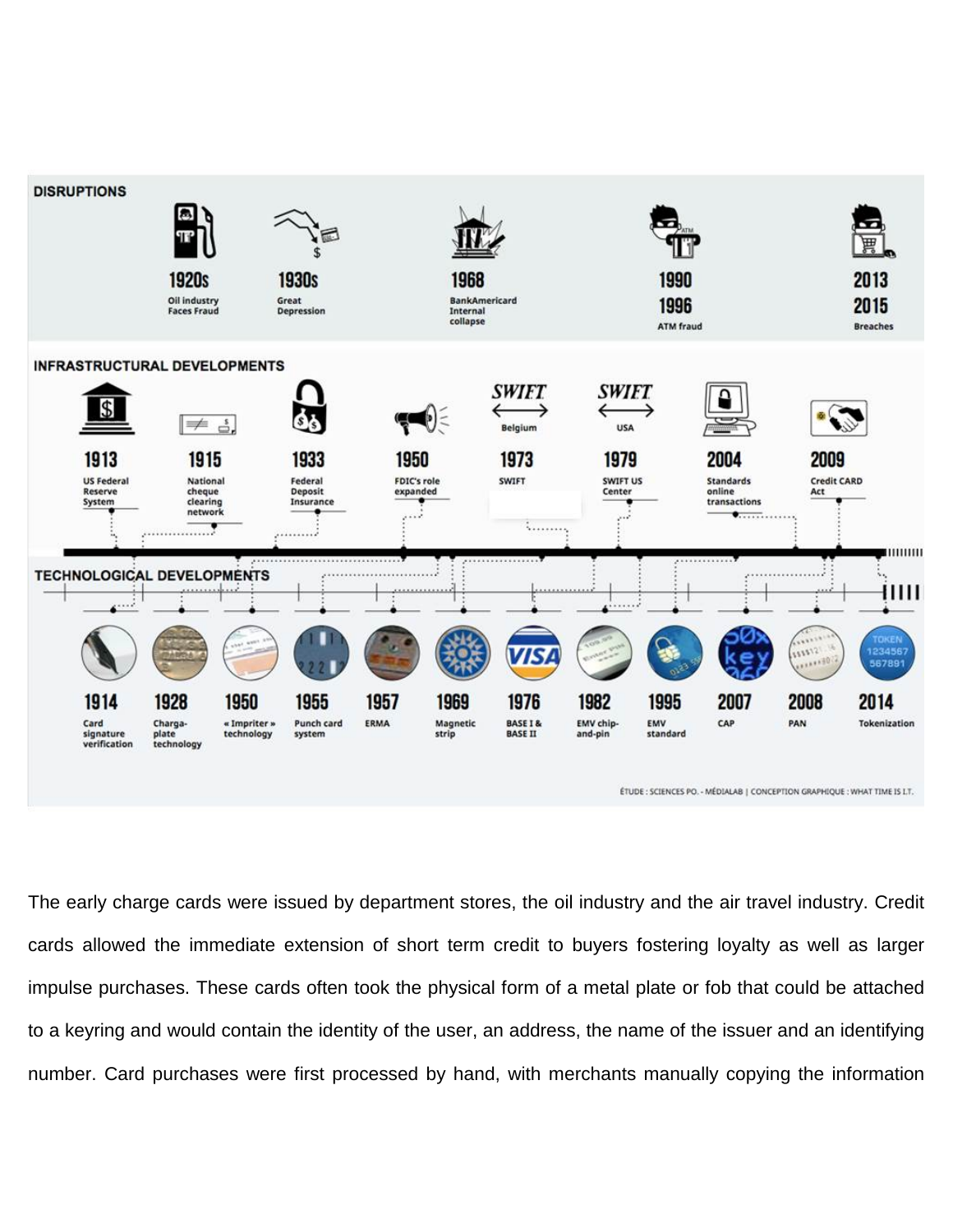from cards during each transaction. This process proved to be highly error-prone and unreliable, causing losses to merchants. This limitation will be one of the constant incentives for technical innovation: reduce the role of humans who are least reliable link in the chain. Technical systems are always made of these chains of translations (Callon, 1986) from one state of the information to the others and the number and the quality of each of these links must be checked constantly, generating this maintenance and control work at each articulation (Strauss, 1978). But the technical solution is often favored even though it creates some new opportunities for failure

The first major technological change to credit card processing came in the form of embossed cards that could be physically copied using carbon paper. This system greatly reduced copy errors from manual processing and materially reduced related losses. However, credit cards were used quite infrequently at the outset. The oil industry decided in the 1930's that one technique for fostering widespread adoption of credit cards was to simply distribute cards en masse to the public for free. As Americans began to purchase more and more automobiles, the oil industry's technique worked as credit cards provided an easy way for drivers to refuel their vehicles. However, the oil industry quickly came to realize that as adoption of credit cards began to increase rapidly, so did opportunities for fraud, setting in motion a technological cat-and-mouse game that continues to the present to develop new mechanisms for minimizing risk and fraud of credit card usage.

We cannot get into more details about each step in the design of credit card systems**.** The following thick description of the various payments architectures in the credit card environment will document this race for more reliable third parties and technical systems at the same time. The rule seems to be always that of adding new layers of security until encryption and more and more delegating the risk to trusted third parties.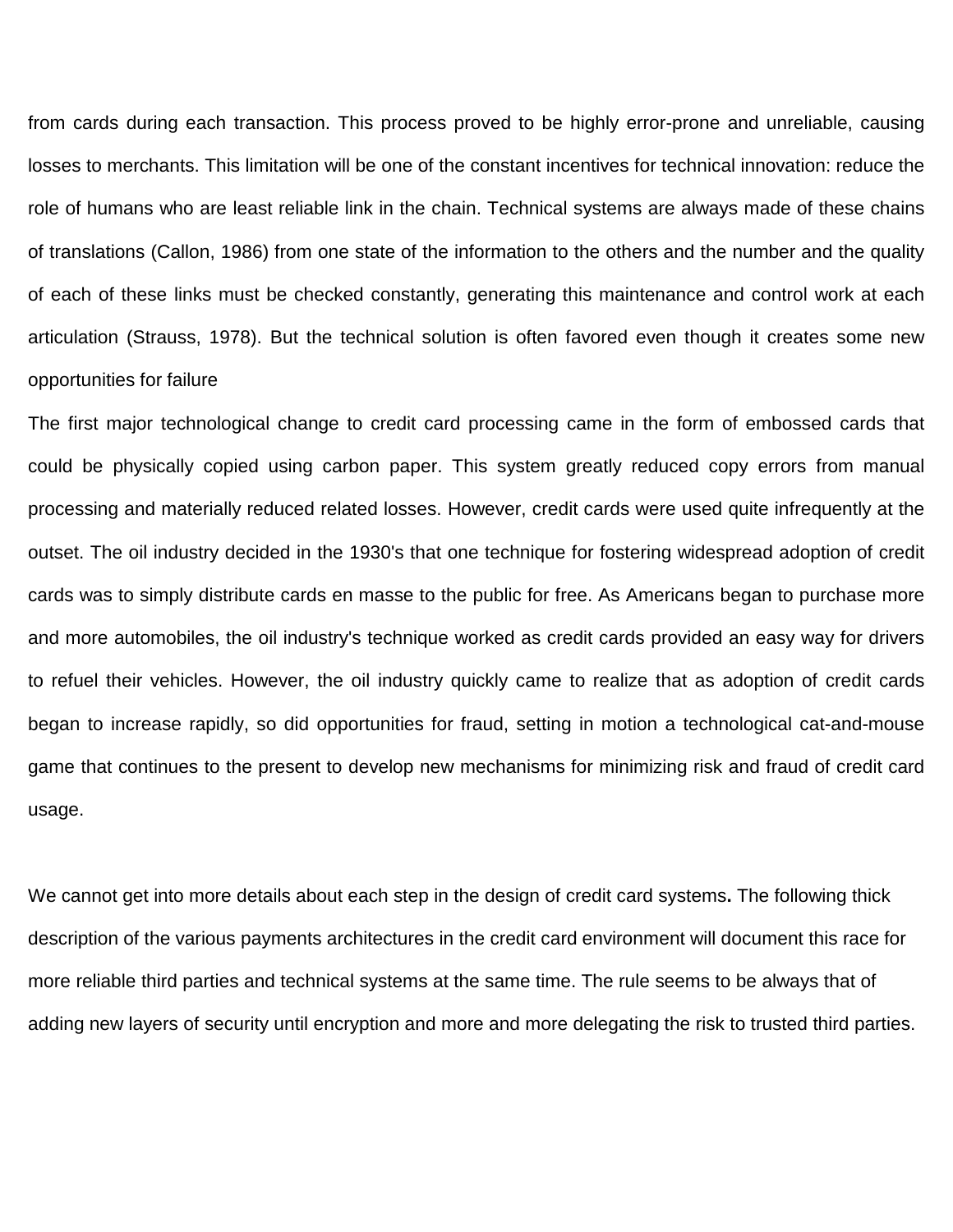Delegation is a key process in technical design and can be a relevant concept for both institutional and technical systems. However it comes to a cost, the articulation costs, well described by Anselm Strauss.

Section 2 Payments architectures in Credit Card systems: a story of delegations

21/ Closed-Loop Payment Systems

According to Benson and Loftesness (2010), payment systems can be primarily structured in two ways: either "closed-loop" or "open-loop." Different credit card systems have adopted both models for various historical reasons. These two early models of closed-loop systems of payment also come from the world of credit cards, as both American Express and Discover established closed-loop payment systems (in 1958 and 1949, respectively) (Steam, 2011). Closed-loop systems require direct contact between all entities and the payment system: both the merchant and the client must be registered within the payment system of Amex for instance. These systems are much easier to regulate than open-loop systems as rules are set only by the payment system and directly promulgated to the their subscribers, unlike in the case of an open-loop system where rules are layered by each intermediary institution and slow to propagate through a given network. The delegation is minimal in this model and the costs of articulations are reduced but the responsibility is complete. Closed-loop systems have historically been very slow to grow due to the high initial cost of establishing relationships with end users. As a result, many credit card companies are moving to an open-loop model even if they were historically established as closed-loop systems.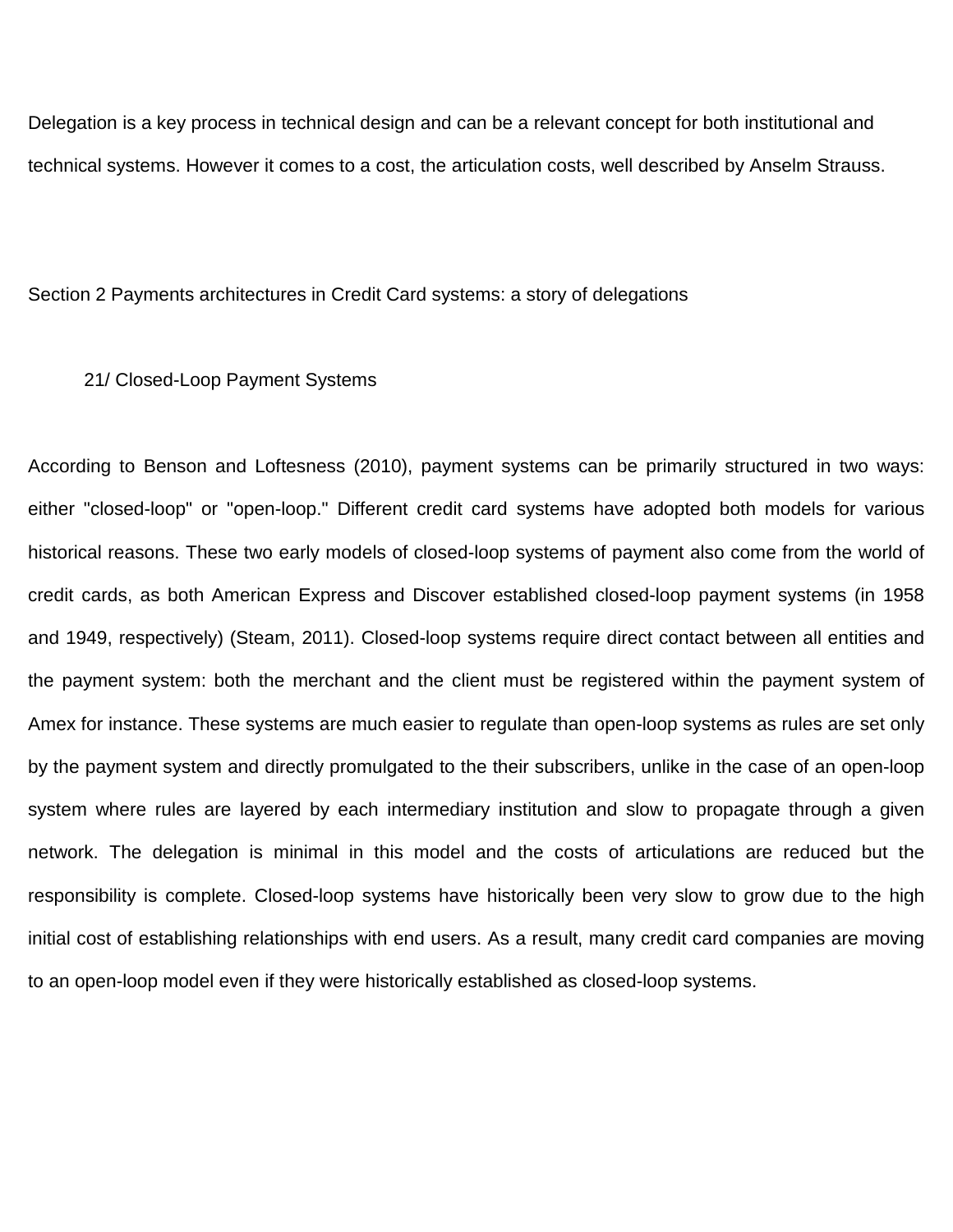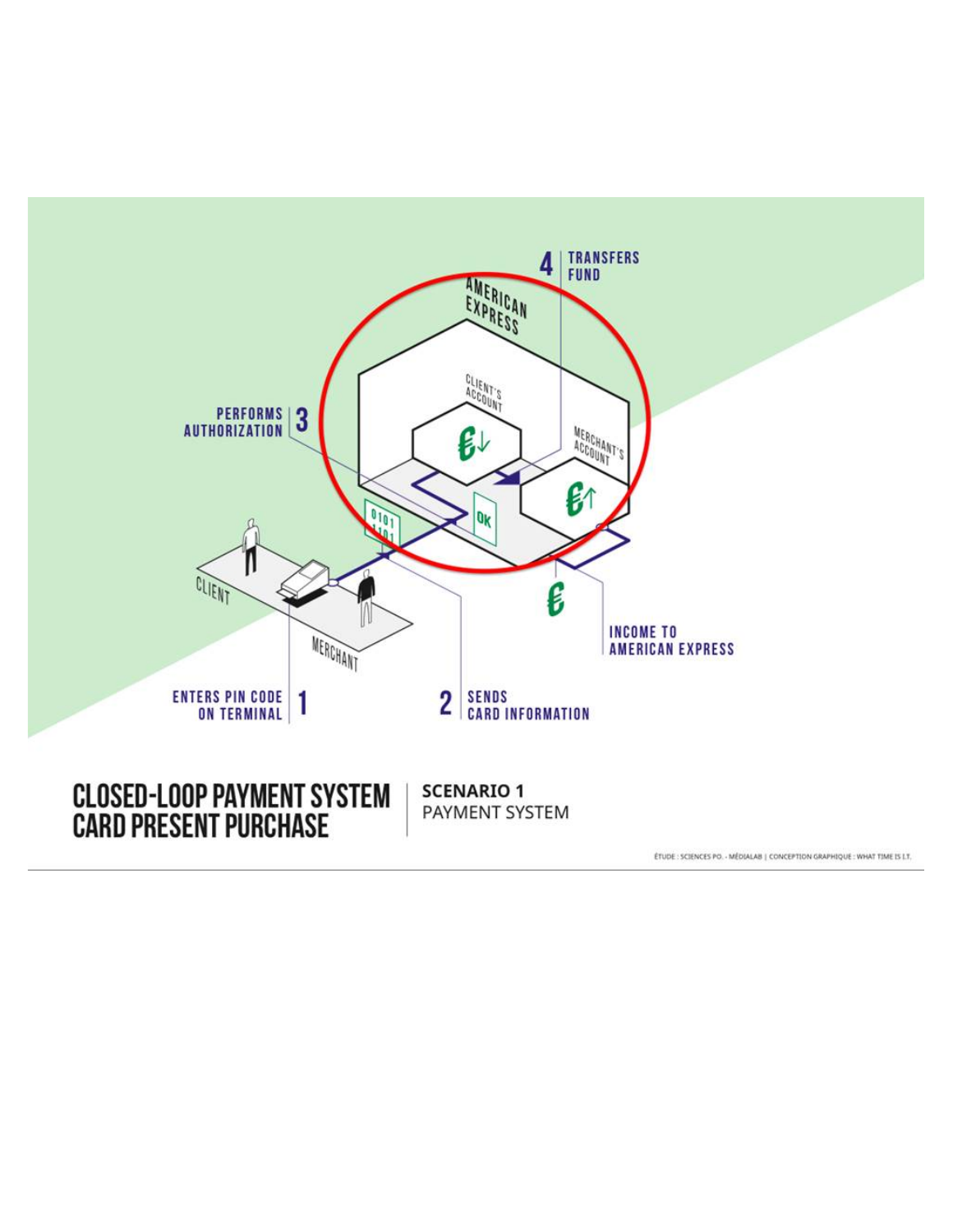## 22/ **Open-Loop Payment Systems**

An open-loop system is a payment system that operates on a variety of intermediaries to subscribe to a payment system. These intermediaries in turn form relationships with other parties in order to form a distributed network that is coordinated indirectly through the payment system which functions as a hub. There are several trade-offs to this approach to structuring a payment system. Transaction costs are increased greatly and the efficiency of the system is hampered by an open-loop structure. However, the scalability of the system is much greater in this approach versus one that requires direct coordination between parties. The trade-off between security and fluidity (through a standardized and extended payment system) is still alive and well, and cannot be solved in an ideal solution, although innovators pretend to reach this stage for every new assemblage (Latour, 2005). Furthermore, over time, open-loop networks have become supported by a relatively predictable system of liability and risk assignment which has become a primary motivating factor for continuing to foster this form of organization even when technological developments have now made it possible to perform trivial bilateral transactions. This is important from the perspective of insuring against the risk of damage, as the open-loop model of payment systems helps to modularize and distribute the cost of insurance across a variety of different institutions with varying capabilities of accommodating risk.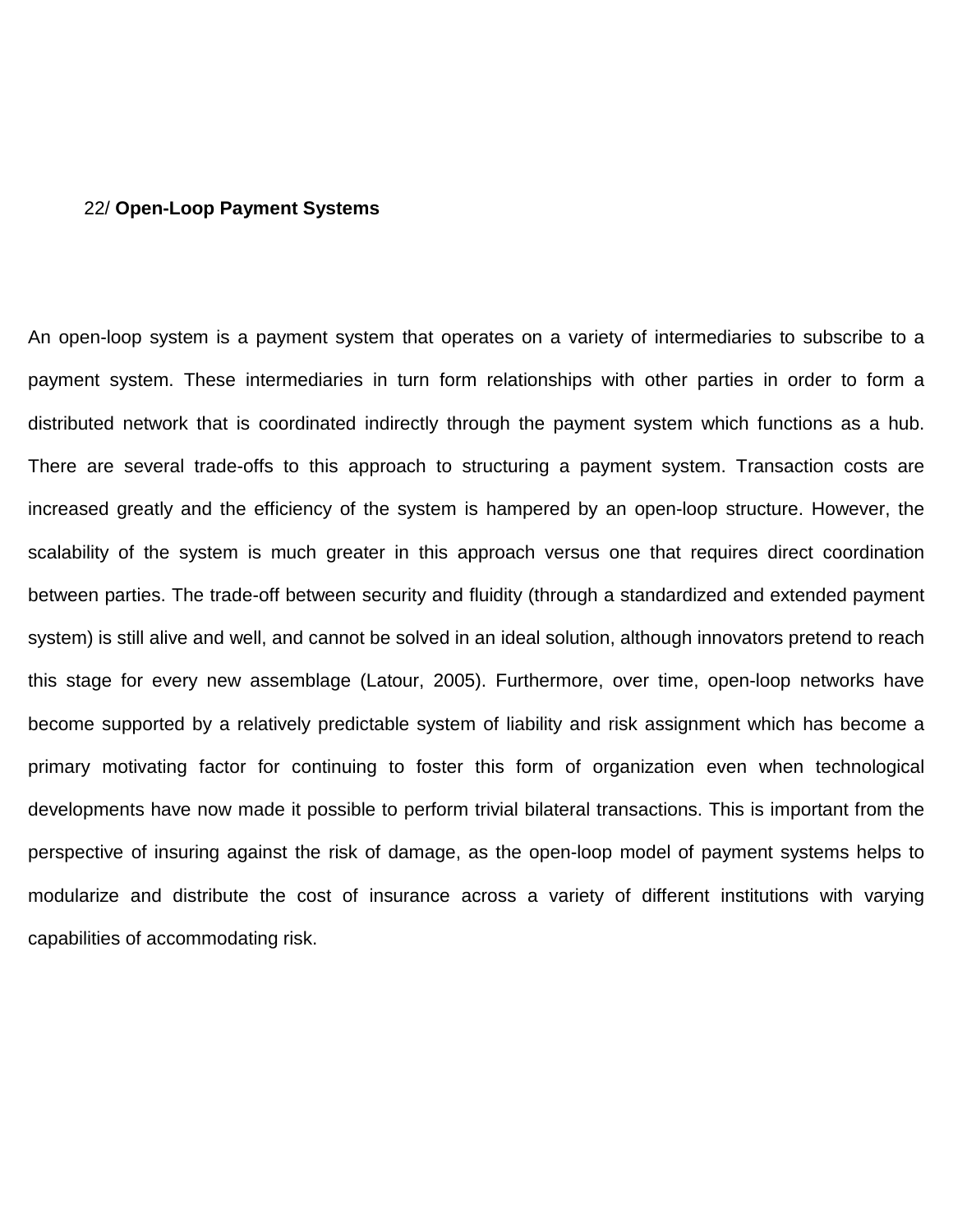

Card networks, at least in the context of physical "card-present" purchases, are designed to mitigate some of the risks of fraud associated with other payment systems. This is done by the implementation of a card network verification system that operates in parallel with the fund transfer clearance and settlement mechanism. Credit card transactions are subject to a pre-authorization transmission where the actual transfer of funds is preceded by a request to the card network that verifies whether actual funds or credit balance is available to cover a given transaction. The transaction only proceeds to the settlement phase if

ÉTUDE : SCIENCES PO. - MÉDIALAB | CONCEPTION GRAPHIQUE : WHAT TIME IS I.T.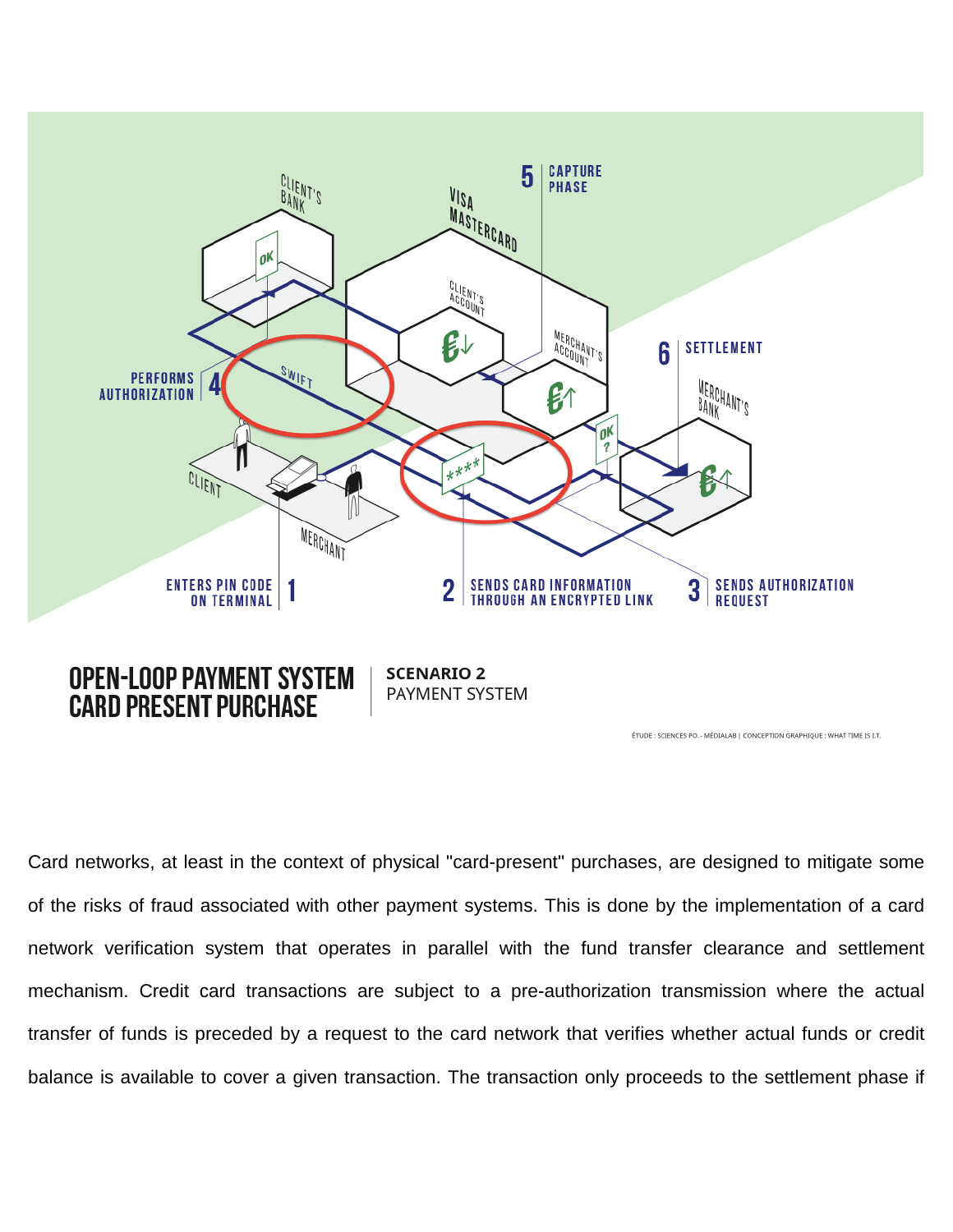an authorization is received. This is the next step into a design of redundancy for control purposes that create friction in the transactions at every step of articulation but at the same time build trust and delegate or distribute the risk among the stakeholders. Importantly, from a risk management and insurance perspective, card networks explicitly indicate that the reception of an authorization message transfers the liability for fraud risk away from intermediaries to the card network. This means that intermediaries like merchants need not insure themselves against this kind of credit card fraud and that the risk becomes aggregated in the central card network, even in the case of an open-loop structure. The importance of aggregating risk is that what is known as "brand" in the technical parlance of payment systems and is considered to be an important driver in supporting the growth of credit cards by assuring users they will not be held responsible for the risk of fraud when using credit cards. This specific notion of "brand" differs from both the common usage of the term as well as the legal usage of the term that is rooted in trademark law. Here "brand" refers not only to a specific brand in the sense of a given card network like Visa or MasterCard, but also to the payment mechanism itself where "credit card" is seen as a different brand than "cheques" for example.

### **23/ Regulation of Credit Card Systems**

The regulation of credit card payment systems is complex and has evolved overtime. It must be told more precisely since the institutional design is as much critical as the technical one in security matters. Visa and Mastercard both were started as systems owned by banks while American Express and Discover were started as non-bank corporations. Threeof the major credit card networks now operate as non-bank entities, while American Express received approval in 2008 to be considered as a "bank holding company". This distinction is important because the laws that regulate banks and non-bank institutions are distinct, both in the US and in Europe and it helps appreciate the Google move towards becoming registered as a bank as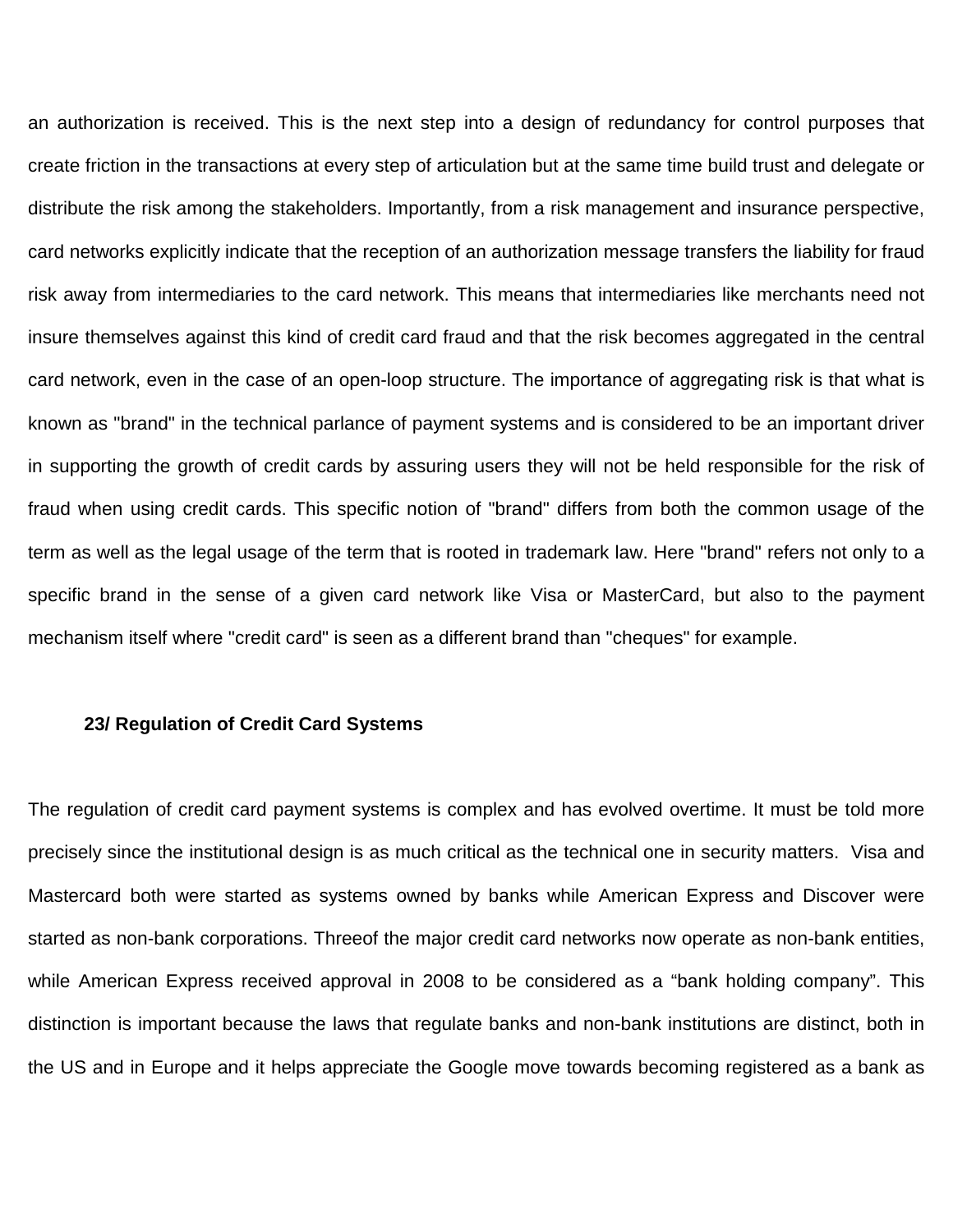we mentioned in our introduction. This is particularly important with respect to insurance, as entities defined as banks, either explicitly or de facto, often are under legal mandates that require that they maintain insurance. Examples of these regulations can be seen in the US Federal Deposit Insurance Corporation (FDIC) which is mandated by law to insure bank deposits and variety of individual member state laws that have been implemented in Europe pursuant to the passage of Directive 94/19/EC such as the French Fonds de Garantie des Dépôts (FDG). Instead, as credit card networks now operate as non-bank institutions, they are governed by a combination of the networks' own rules and mixture of legal regulation that is specifically targeted at credit card systems. However, it is important to note that rules targeted specifically at credit cards are more recent than banking regulations, which tend to date to the Great Depression, and thus are less tested than banking regulations. Legal regulation of credit cards also tends to be less explicit and forceful than banking regulations, with marked examples of this being seen both in the 2009 Credit CARD Act in the United States and the 97/489/EC: Commission Recommendation of 30 July 1997 concerning transactions by electronic payment instruments and in particular the relationship between issuer and holder in the European Union.

While the comparatively lax regulation of credit cards may appear to position the system as one that is inherently more risky and subject to fraud than traditional bank-based payment systems, credit card networks have developed in unique ways in comparison to other payment systems that allows them to internally mitigate and manage risk. Most current bank-based payment systems are described as "thin systems" that are focused on maximum efficiency and the reduction of transaction costs associated with payments. Credit card networks, on the other hand, have developed to be "thick systems" that are heavily resourced in such a way that they mobilize their own resources to manage risk, often acting themselves as insurers against fraud on behalf of their intermediaries and end users. Benson and Loftesness hypothesize that this is because credit card networks are motivated by the generation of profit rather than the reduction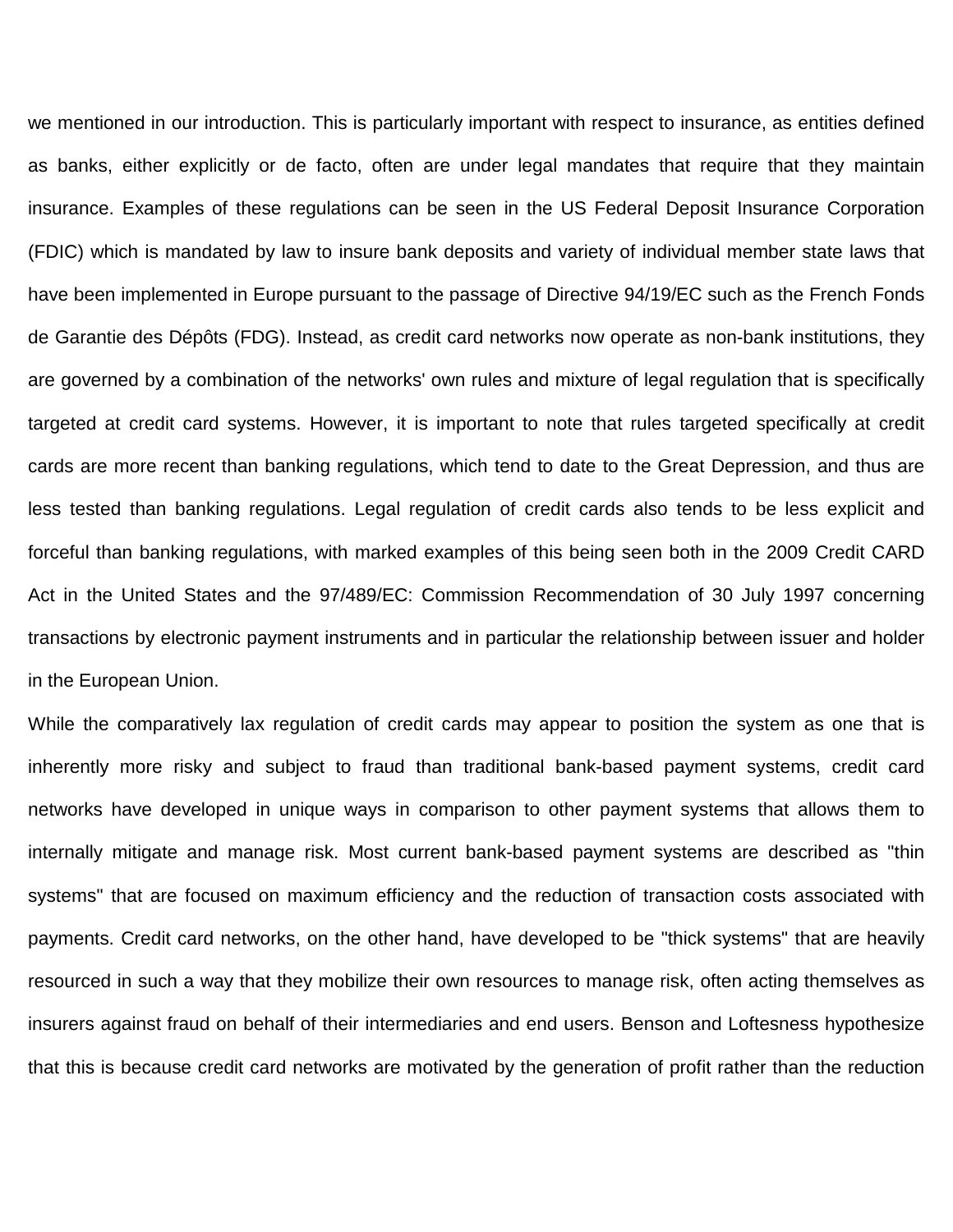of costs, thus having more access to capital that they employ on their own volition without formal mandates in order to further secure future profit by effectively managing risk. Furthermore, card networks compete among each other for exclusive intermediary relationships and for end users, resulting in relatively high competitive pressure to produce rules that encourage intermediaries and end users to mitigate risk but are not overly burdensome and thus ultimately positioning card networks to structure their operations in such a way that prioritizes risk mitigation.

#### Section 3 Intermediary Risk and online payments

In the case of open-loop credit card networks like Visa and Mastercard, intermediaries still continue to bear some significant risk. Intermediary card issuers, for example, bear the risk of credit exposure and related fraud. Issuers, who are almost always banks in the US and Europe, manage this risk through their recourse to public and private tools that model and evaluate credit risk exposure, not only for credit cards, but for all the different credit-based activities of the given bank. Issuers are also in charge of managing chargebacks in transactions where an end user disputes a given credit card transaction. In some cases, pursuant to rules set by the card network, an issuer can reverse a credit to a merchant's account in eligible disputed transactions shifting the risk of purchasing fraud away from the issuer and card network to the merchant. Card issuers can also shift risk to end users pursuant to card network rules, but often position themselves to accept this risk again through the issuance of insurance products directly to end users. In a recursive fashion, card networks have now also established rules and policies for sharing insurance risk with issuers, creating a situation where insurance forms a unique tool that is used to manage a kind of "last mile" risk that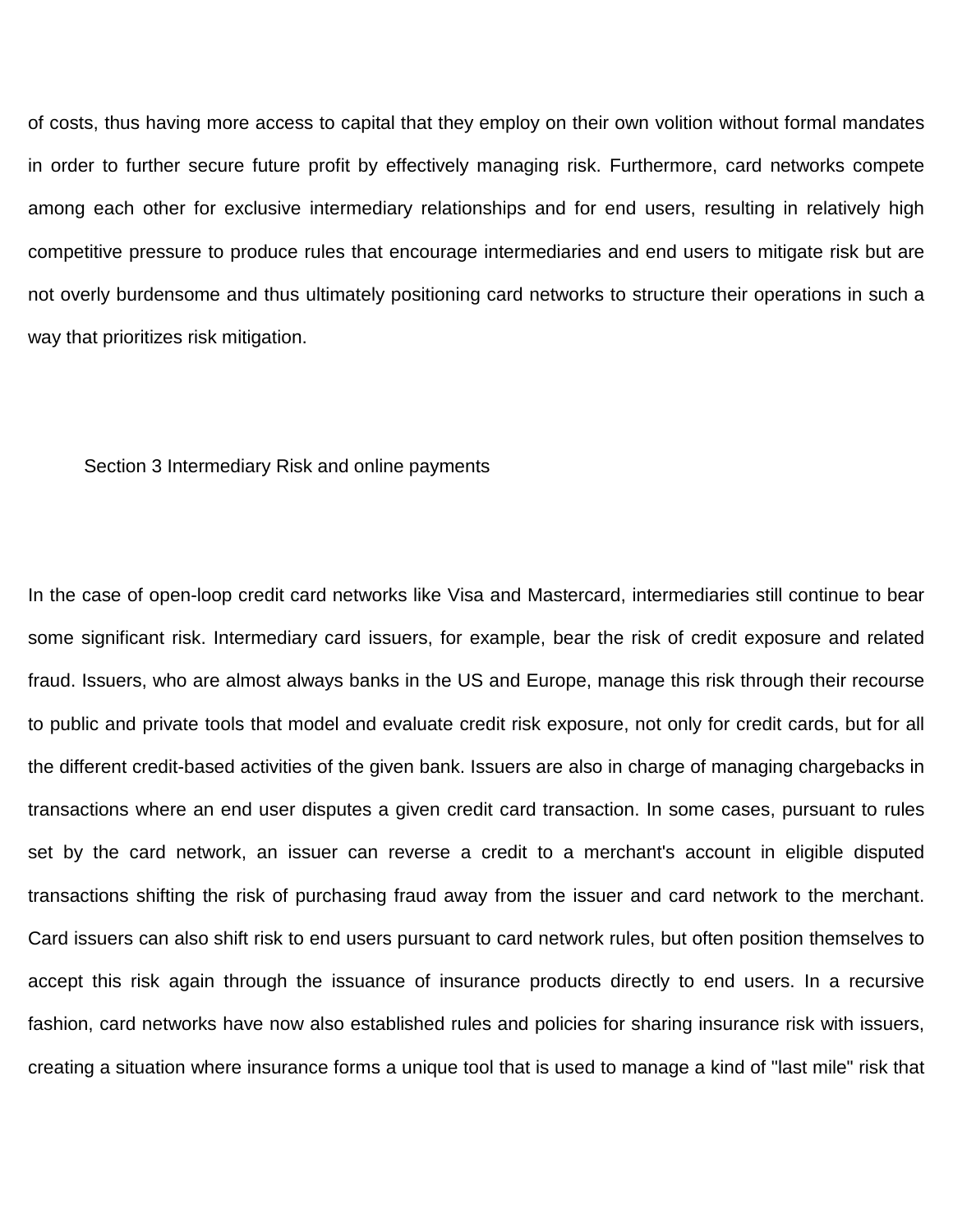directly affects end users. Even though end users are responsible for a portion of the risk through the subscription fees they pay annually, this seems to be often forgotten, especially when they experience successful dispute resolution with merchants thanks to friction-less intervention of credit card networks. In this way the complex design of a distributed risk architecture becomes a black box, but one that is adorned in Christmas wrapping paper! This is how credit card networks as open-loop systems gain reputation and extend the realm of their activity. It would have been expected to find the same simplicity and transparency in an online payment system where the burden of physical cards and terminals could have disappeared in an intangible exchange system. However, this is not the case as every end user has likely experienced.

Important changes in the level of risk of payment appeared with the extension of online payments, a context in which a physical card is no longer present in the terminal of a merchant. The chain is extended for the benefit of merchants and clients who came to adopt online commerce as a part of daily life, even though the process took over two decades to become familiar to a large number of clients. But this extension and the fluidity that it brought for immediate transactions generated a new generation of fraud. Outside of credit risk, the major categories of risk for credit cards are associated with fraud such as the theft of cards, counterfeiting, intercepted cards, identity theft and creation, unauthorized use and PIN fraud. The risk of non-credit associated fraud has been historically low in the context of card-present transactions, but has become much more pronounced since the popularization of e-commerce which has created a norm of cardnot-present transactions. Mitigating fraud in the online context has required card networks to move beyond only their own private regulations and supporting legal regulations and to turn to a variety of technological measures to mitigate risk. These include the promulgation of best practices that relate to data protection practices, hardware implementation at point of sale, requiring cryptography for card-not-present transactions, developing new physical technologies that augment magnetic stripes with "smart chips", and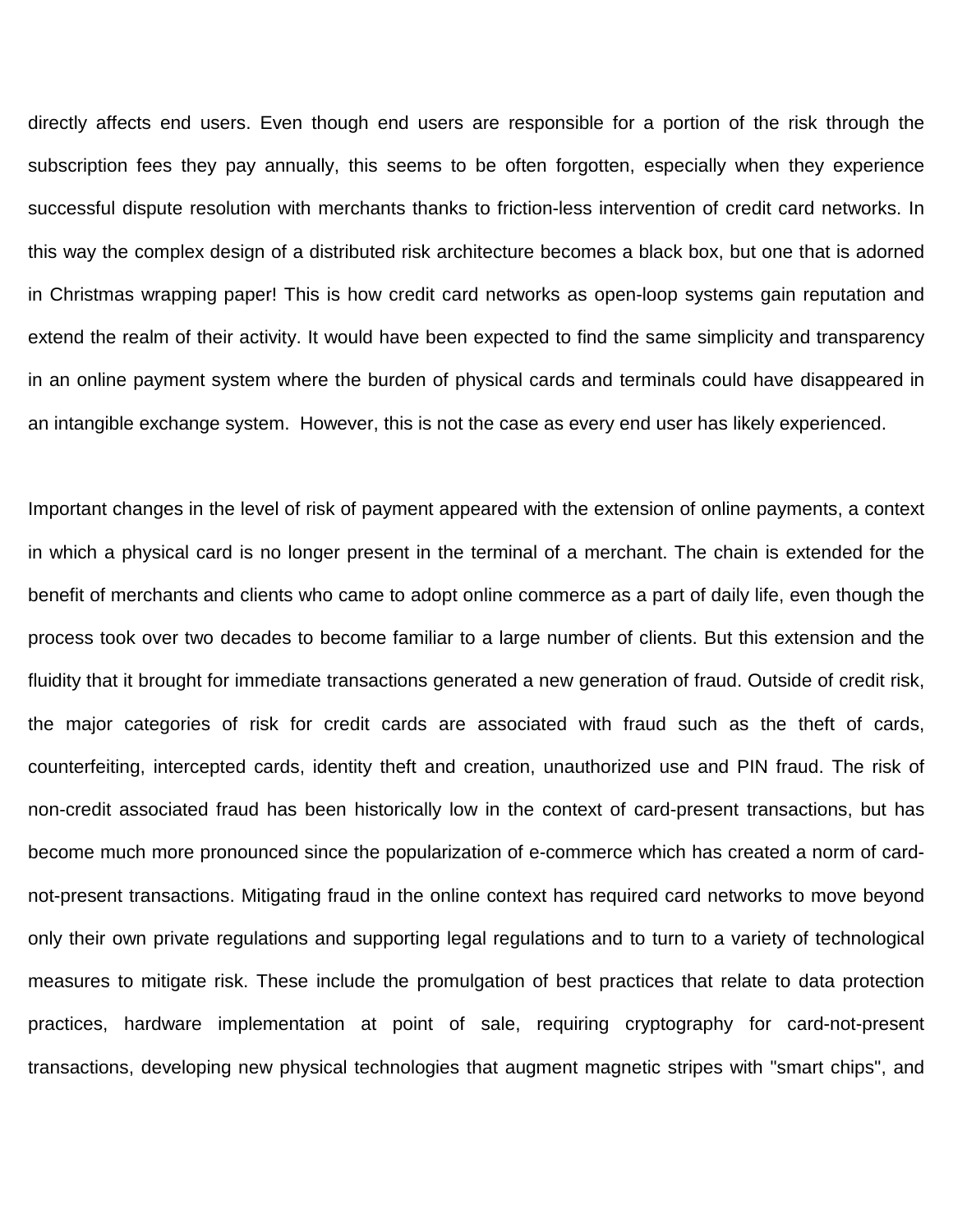also the development of new protocols, like tokenization, that limit the exposure of credit card data in online transactions.



From the client experience point of view, e-commerce seems to require a constant extension of barriers, that have been added along the years, in order to associate with a sufficient level of trust the body of the client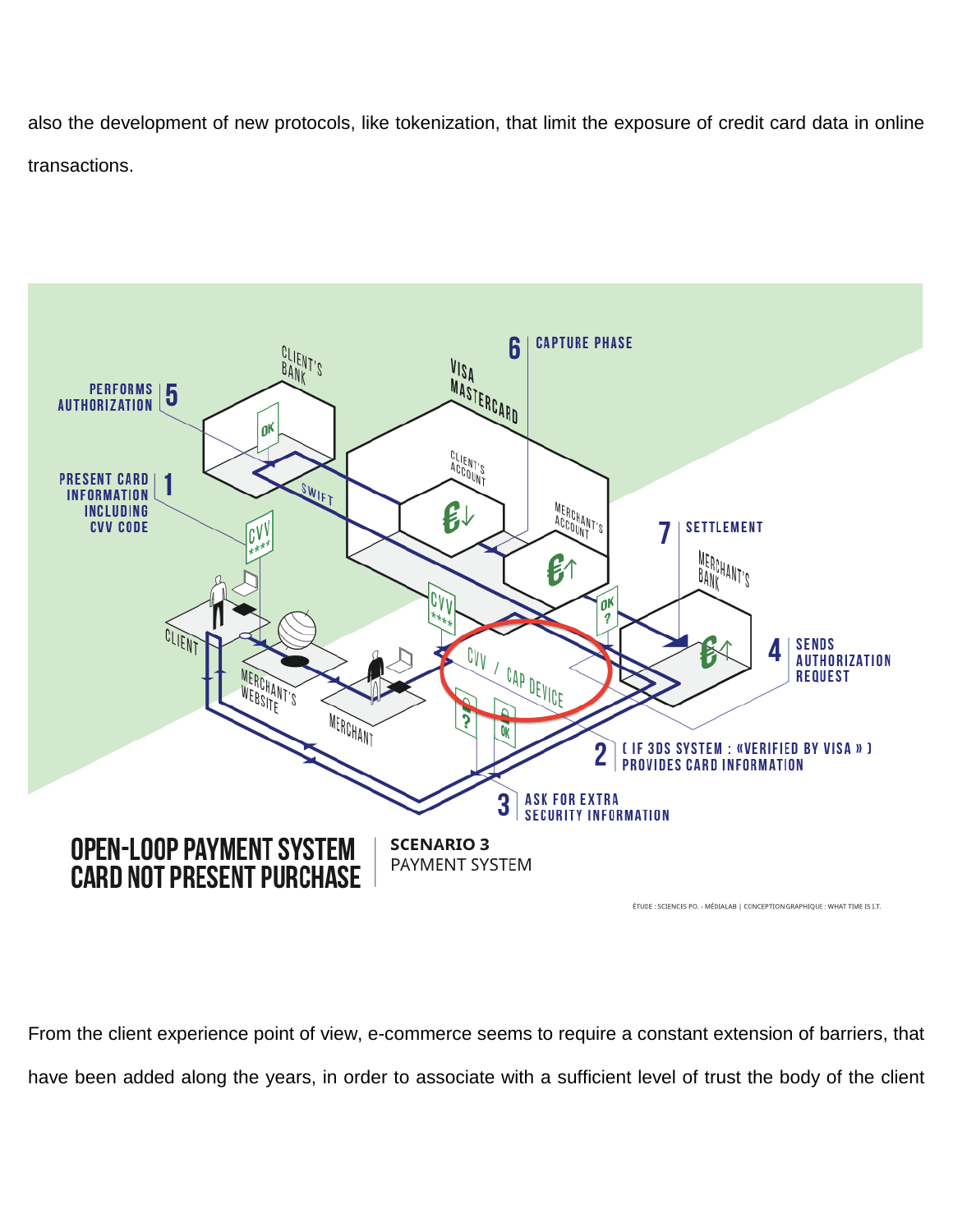and the flow of information within the system. The CVV (Card Verification Value or Card Security Code) must be read optically on the other side of the card and can prevent the capture of numbers from non material opportunities (credit card number in a mail as in phishing operations) or from basic card image capture in ATM for instance. Anybody, somebody must be present, to operate it at the right moment, despite the intangibility of this world. This simple printed number (CVV) seems weak compared to digital methods but it reintroduces the materiality of the card as a reliable and more controllable feature of the system. The same is true for the body that is one of the inescapable ends in the chain of trust (the other one being the supreme guarantor: the state). However, this simple artifact, the CVV, was insufficiently safe, and banks (and not the credit card issuers) now deliver a CAP (Chip Authentication Program) device and oblige their client to dial their Personal Identification Number on small devices equipped with a complex calculation routine that generates tokens with a unique validity. The card must be present but the materiality of another terminal is introduced and associated with a cryptographic technique.

In addition to these technological measures, Visa and Mastercard, who are open-loop networks, have developed a novel system of "master merchants" where they rely on aggregate intermediaries like PayPal and Square to implement a hybrid open/closed model that allows them to continue to benefit from the strengths of an open-loop structure while leveraging the ability to more efficiently regulate closed-loop systems in the online context where risk exposure is greater.

The highly vulnerable online context leads to a new layer of complexity for not only the user but for the whole chain as well. Specialized online payment service providers, like PayPal, have structured themselves as closed-loop systems that operate on top of open-loop systems, such as by piggybacking on credit card systems. Closed-loop systems treat transactions on an individual basis and thus treat risk as a discrete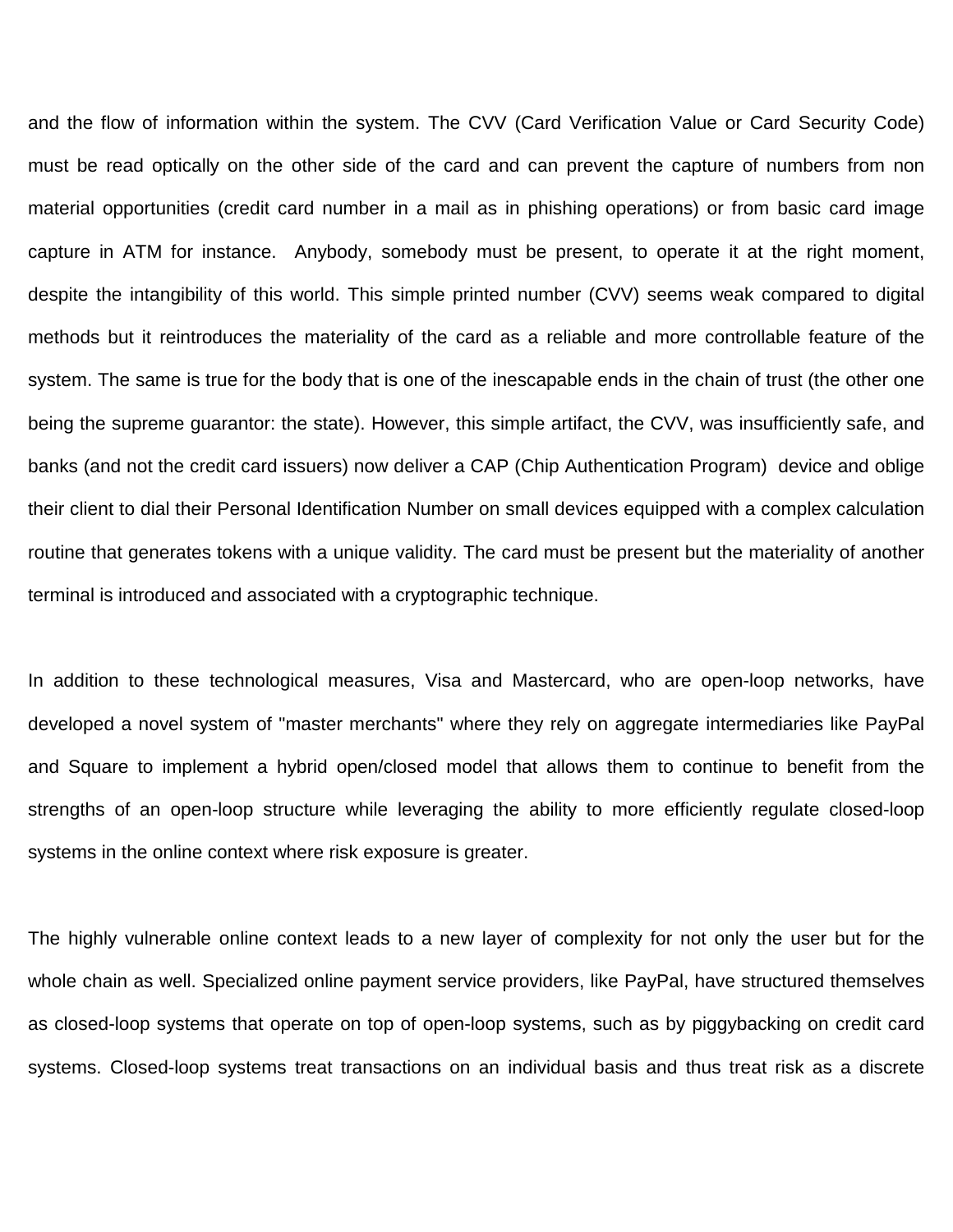component of each given transaction unlike in an open-loop system where risk is often aggregated in intermediaries through batch-processing and settling of transactions.



# **OPEN-LOOP PAYMENT SYSTEM CARD NOT PRESENT MASTER MERCHANT PURCHASE**

**SCENARIO 4 / PHASE 2** PAYMENT SYSTEM

ÉTUDE : SCIENCES PO. - MÉDIALAB | CONCEPTION GRAPHIQUE : WHAT TIME IS I.T.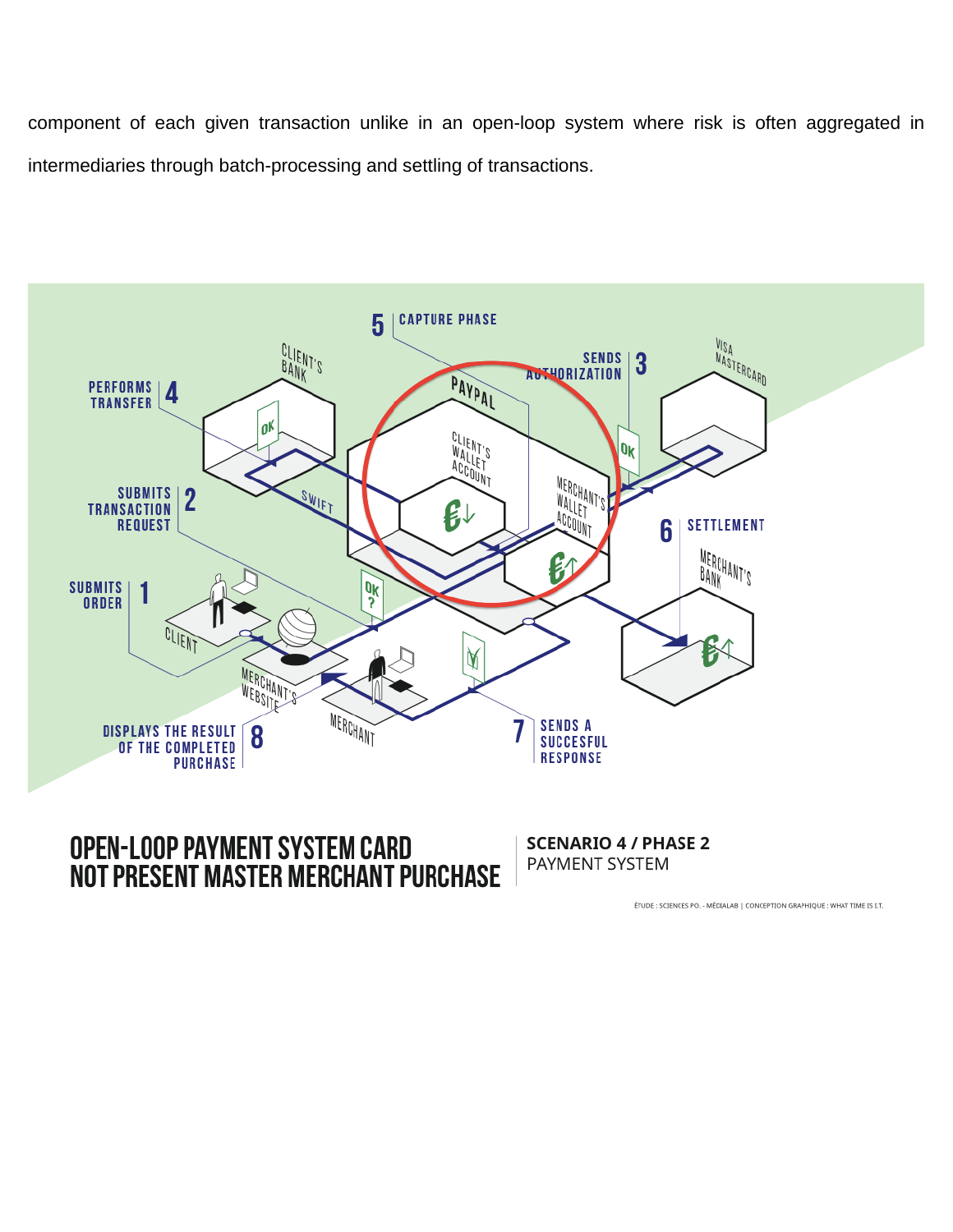# Section 4 **Special focus on token vaults and Google and Apple pay systems. Why terminals design is not the main issue**

The next step in improving the control of transactions relies on tokens which validity is limited to one specific transaction. ANSI's<sup>[iii](#page-29-2)</sup> X9 group defines it as « a surrogate value used in place of an underlying sensitive value (USV) in certain, well defined situations but not in every way that the USV is used ». The « real-time » exchange builds a relationship that is supposed to be more akin to the face to face transaction, since nobody can store and reuse the tokens generated by a secure system. These disposable tokens, however, must be connected to a valid account through some mechanism and this is accomplished through the establishment of a "token vault." Our emphasis on this « token vault » stresses the need for a shift from « user-friendly » terminals storytelling that purveyors of new technologies are trying to spread to the changes in infrastructure that are seldom decoded for the layman.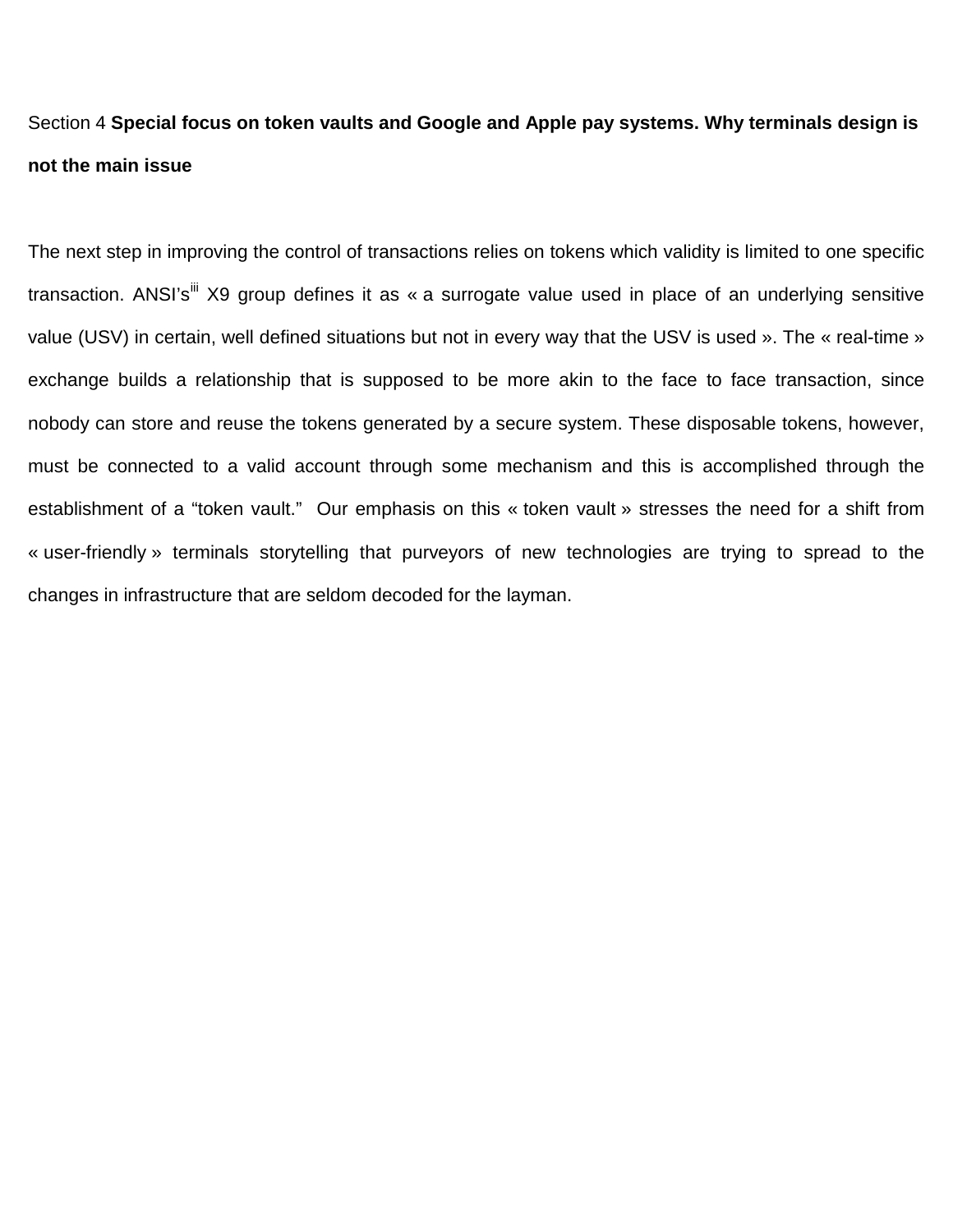

# OPEN-LOOP PAYMENT SYSTEM DEVICE PRESENT PURCHASE WITH RFID AND TOKENISATION

**SCENARIO 5 / PHASE 1** PAYMENT SYSTEM

ÉTUDE : SCIENCES PO. - MÉDIALAB | CONCEPTION GRAPHIQUE : WHAT TIME IS I.T.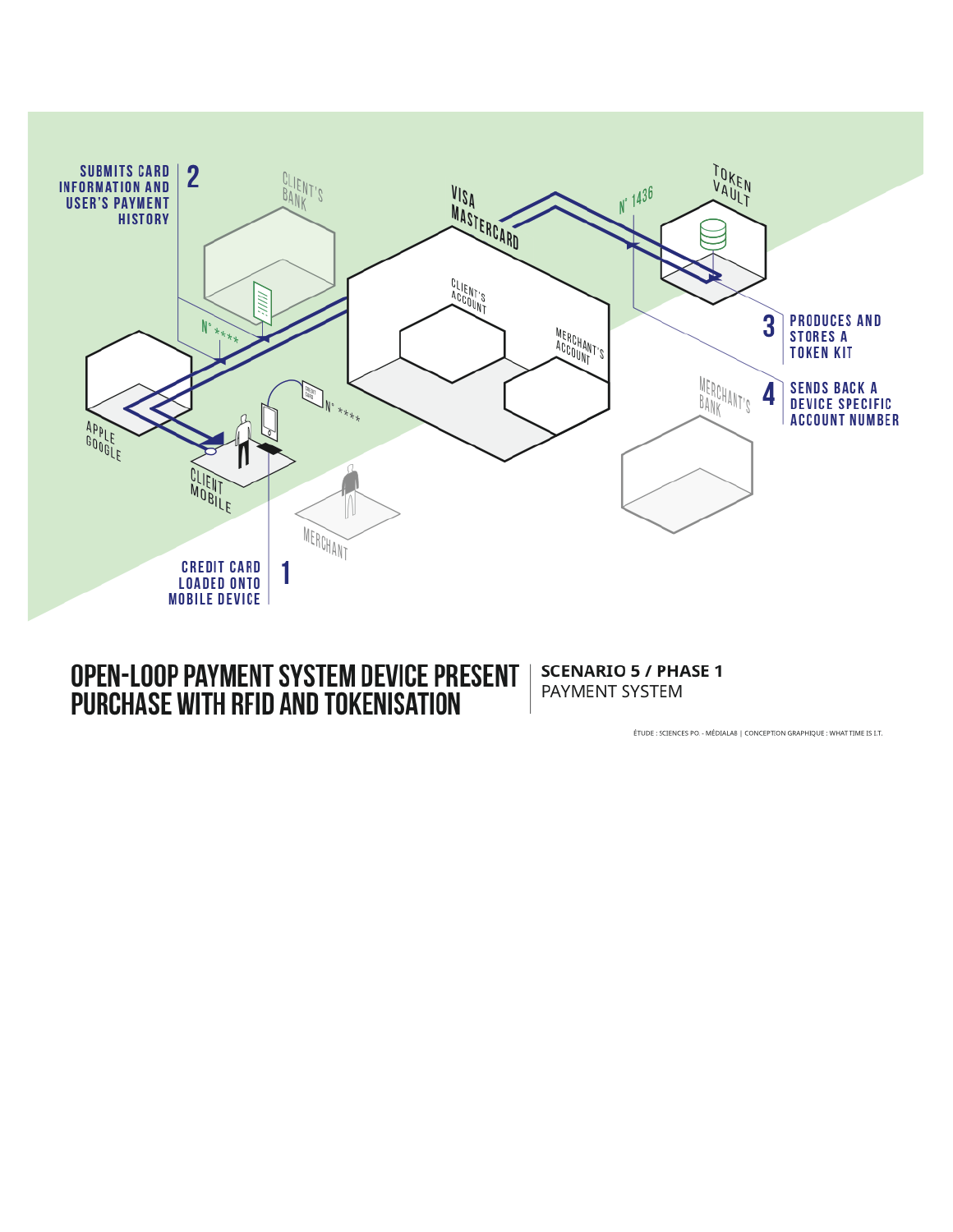

# **PURCHASE WITH RFID AND TOKENISATION**

ÉTUDE : SCIENCES PO. - MÉDIALAB | CONCEPTION GRAPHIQUE : WHAT TIME IS I.T.

Thus, another technical barrier is settled and along with it, a new organizational layer is implemented, in the form of the « vault ». This is how the general architecture becomes increasingly complex, as any new technical layer leads to the introduction of a new stakeholder. Risk allocation among links in the chain must then be revised and clearly re-defined. The token vault architecture is one on which Google and Apple take shelter when introducing their new payment systems. The choice of tokenization vs. encryption is justified by the need to reduce auditing costs and the impact of the workflow. However, the debate about encryption will still be alive for long.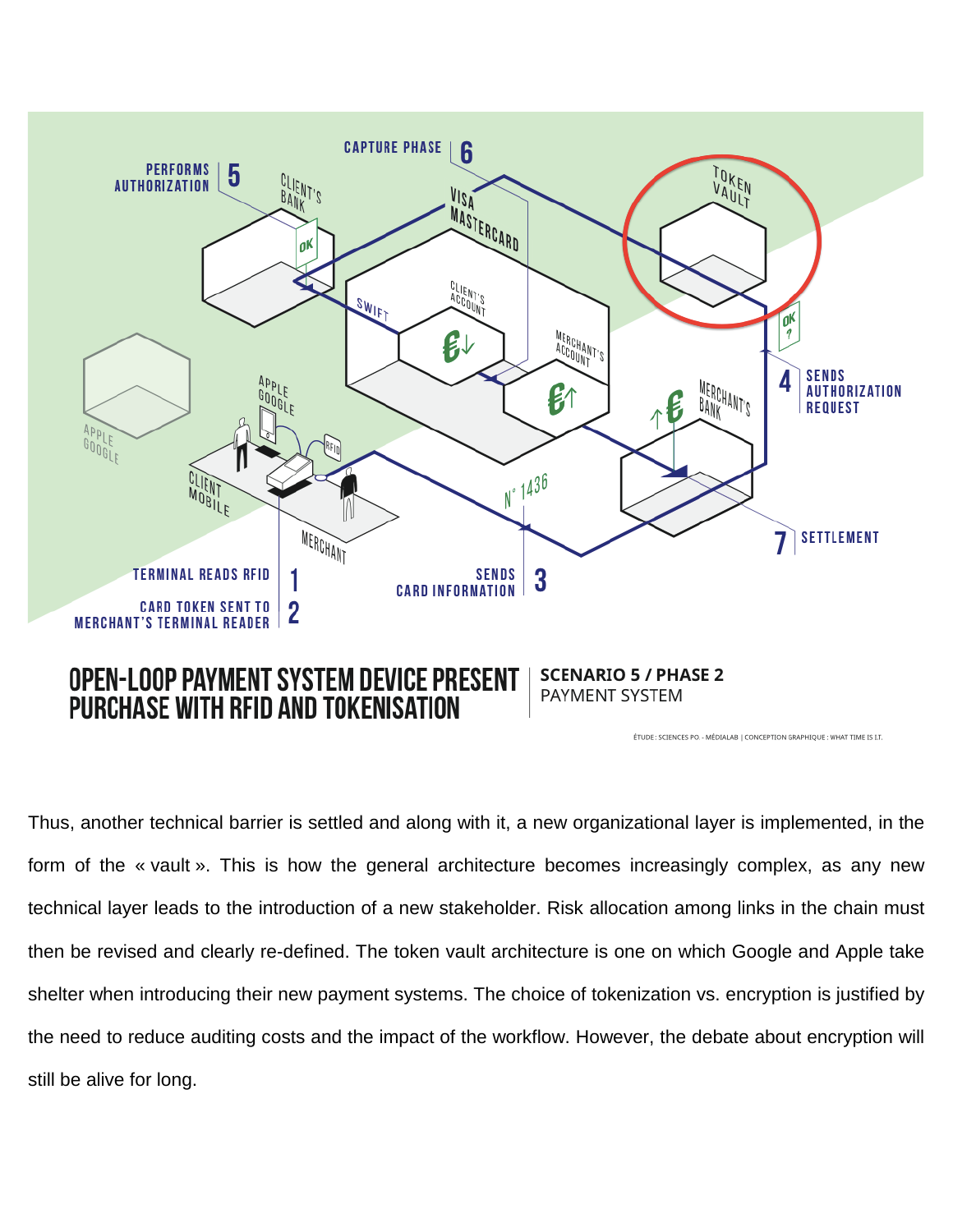The focus often put on the simplified interaction between the user and the terminal can be re-framed in this context as a tighter "assemblage" between the body and the machine. As usual in this search for guarantees, the role played by the body's recognition, either the fingerprint or the face, is emphasized, because it adds a new level in the reliability of the link « body » in the transaction chain. This is not only spectacular and supposedly simple (not so much as to handle a banknote, however), but it builds trust upon the traditional legal modern reference. Identity is supposed to be unique from the individual point of view and the body encapsulates this proof. All moves in authentication procedures were driven by the search of the final unique proof of identity: the description made by civil servants in the first age of ID in order to describe the physical properties of the registered citizen, the invention of the fingerprints and their database as a reliable source for criminal records (Bertillon), and the now routinized DNA authentication in scientific police activity. The legal artefact of identity is reduced to the biological proof of unicity, even though science fiction movies such as *Gattaca* anticipated the possible frauds of these sophisticated tools. The dematerialized world and the constant reduction of everything to digital traces reach a limit when it comes to certify IDs and to build trust. It requires a move towards the analogical body, even though algorithms can transform its components (fingerprints, gaze, face, DNA) into computable material.

But at the other end of the chain, the open culture of connectivity, the disruption brought by new entrants in all markets that can act as platform and third parties, manipulating terabytes of data and personal information, reach another limit: they need to rely on a indisputable third party. The token vault is just one more move to design a third party with the minimal engagement, the minimal responsibility but still able to act as a true intermediary.

The trend is clear: always try to delegate these security processes to someone else i.e. do your best to pass the buck. This is not a mere technical complication but a delegation encompassing all the stakes of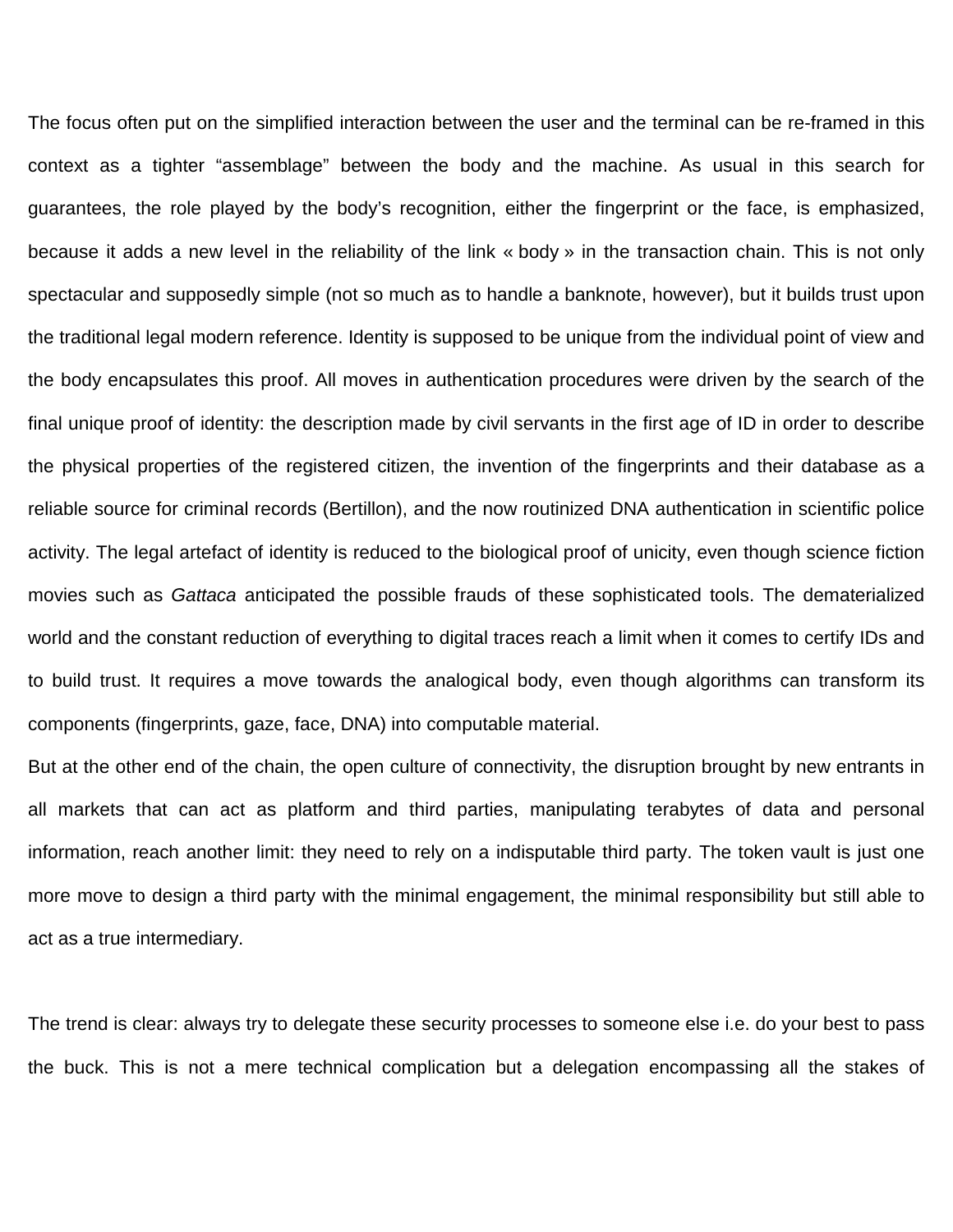transactional validation. But as Google's move for the State guarantee demonstrated, there is no limitation for such a delegation: these new stakeholders do not shelter enough in the end and this is why the state is still the last guarantor. There is some kind of irony in the fact that the authority which is looked for comes to be always this outdated « State », even for those powerful platforms which enter the market of online payments. The body and the State remain the two sources of trust in these operations as in any other security process (Boullier and al., 2007): this does not look so innovative, does it? However, new insights provided by the technology of the block chain may be able to shuffle all these traditional "assemblages" through its distributed architecture.

### **Section 5 The great bifurcation: centralized or distributed systems of payment**

Block chain-based payment systems may become an alternative mechanism that may mitigate some risks of credit card systems, be they open or closed-loop, while presenting their own set of risks that must be contended with. The block chain is closely associated with the crypto currency known as Bitcoin as the technologies were proposed together in a paper written by (Satoshi Nakamoto, 2008). However, although the two technologies are often considered to be parts of a single system, the block chain is in fact an independent cryptographic public ledger that can be used in a variety of different computing systems including other virtual currencies known as "altcoins" or even for other general purpose computing systems.

The block chain is a distributed database designed to keep track of the spending of Bitcoins. In particular, the system is intended to prevent double-spending of currency by implementing a securely timestamped chain of transactions in an expanding data structure that allows the verification of transactions through time. The code for the block chain is distributed under a permissive free software license. The verification of transactions is performed through hard computational challenges that are solved by the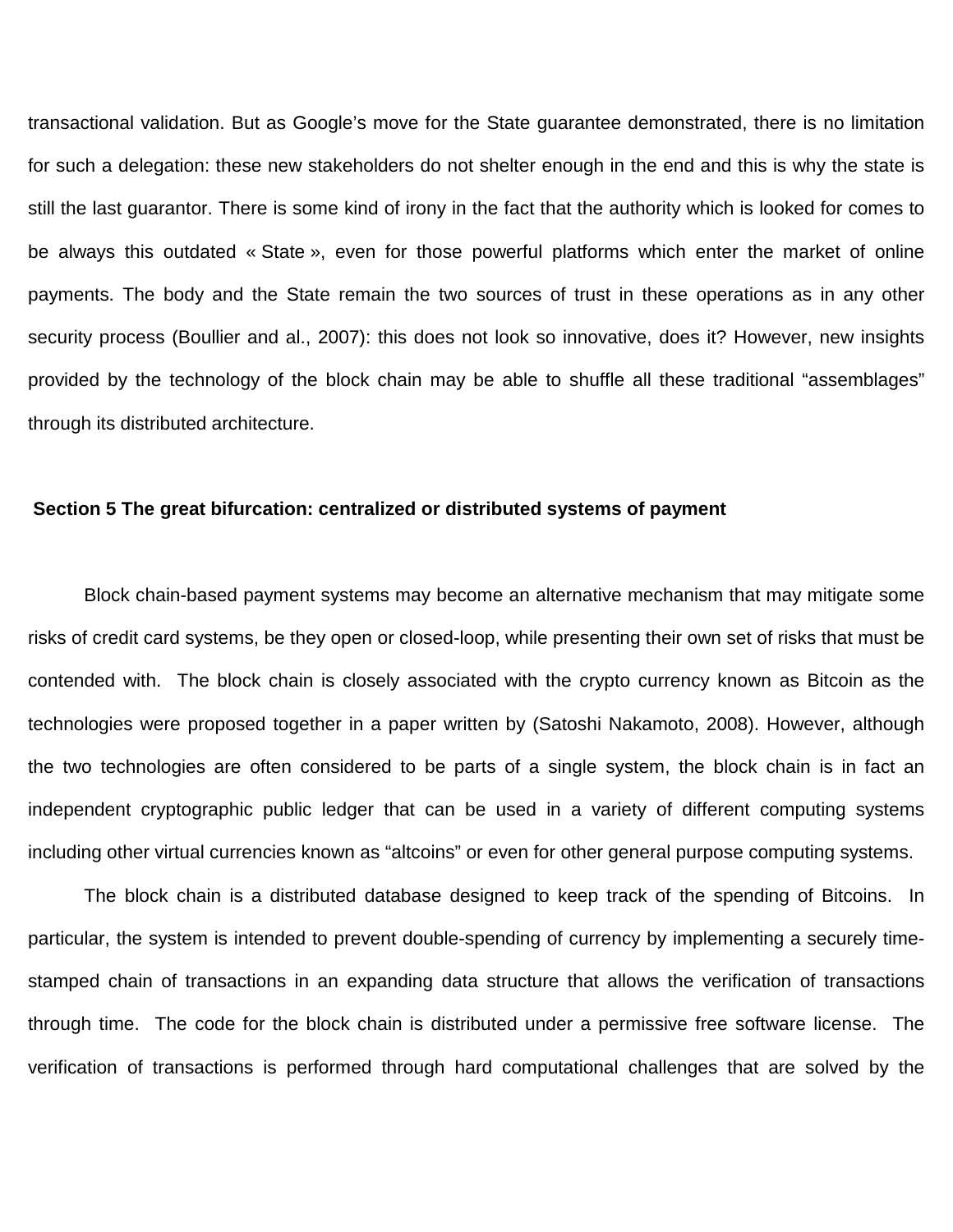computing nodes that are constituents of the block chain network that in turn also maintains its ledger spread across the network itself. In this way the transaction and clearing mechanism of the network does not rely on a central entity like a bank to function instead relying recursively on its own participants. In the case of a virtual currency like Bitcoin, participation in the distributed network is incentivized by providing a portion of each transaction's value to the participants that contribute resources to solve the challenges that verify the given transaction.

As seen in block chain-based technologies such as Ethereum's Etherchain, IBM's Open Blockchain, MIT's Enigma and the Hyperledger Project which is backed by several major financial institutions, the fundamentally distributed ledger technology of the block chain is being leveraged for a variety of financial technologies that extend beyond that of virtual currencies including credit card-like payment systems that can be used by consumers. This decoupling of virtual currencies from the underlying technology means that a payment system can bypass the social encumbrances of new currency, such as those noted by financial sociologist Nigel Dodd, and bootstrap technological uptake on the familiarity of card payment systems (Dodd, 2014).

Relying on block chain technology for card transaction processing allows for the mitigation of several of the risks that we have noted with credit card systems. The decentralized nature of the block chain means here that the responsibility for storing and processing payment data is removed from the hands of the stakeholders and placed instead on distributed computer code in a Lessigean re-allocation of risk. The architecture of the block chain and in turn of the payment system that is built on the block chain sets the security and privacy requirements by which participants in the payment system must abide if they are to participate in the system at all. This in turn reduces the reliance on an undisputable third-party for maintaining a secure vault or even from needing to audit participants in the system as they must in a traditional credit card payment system.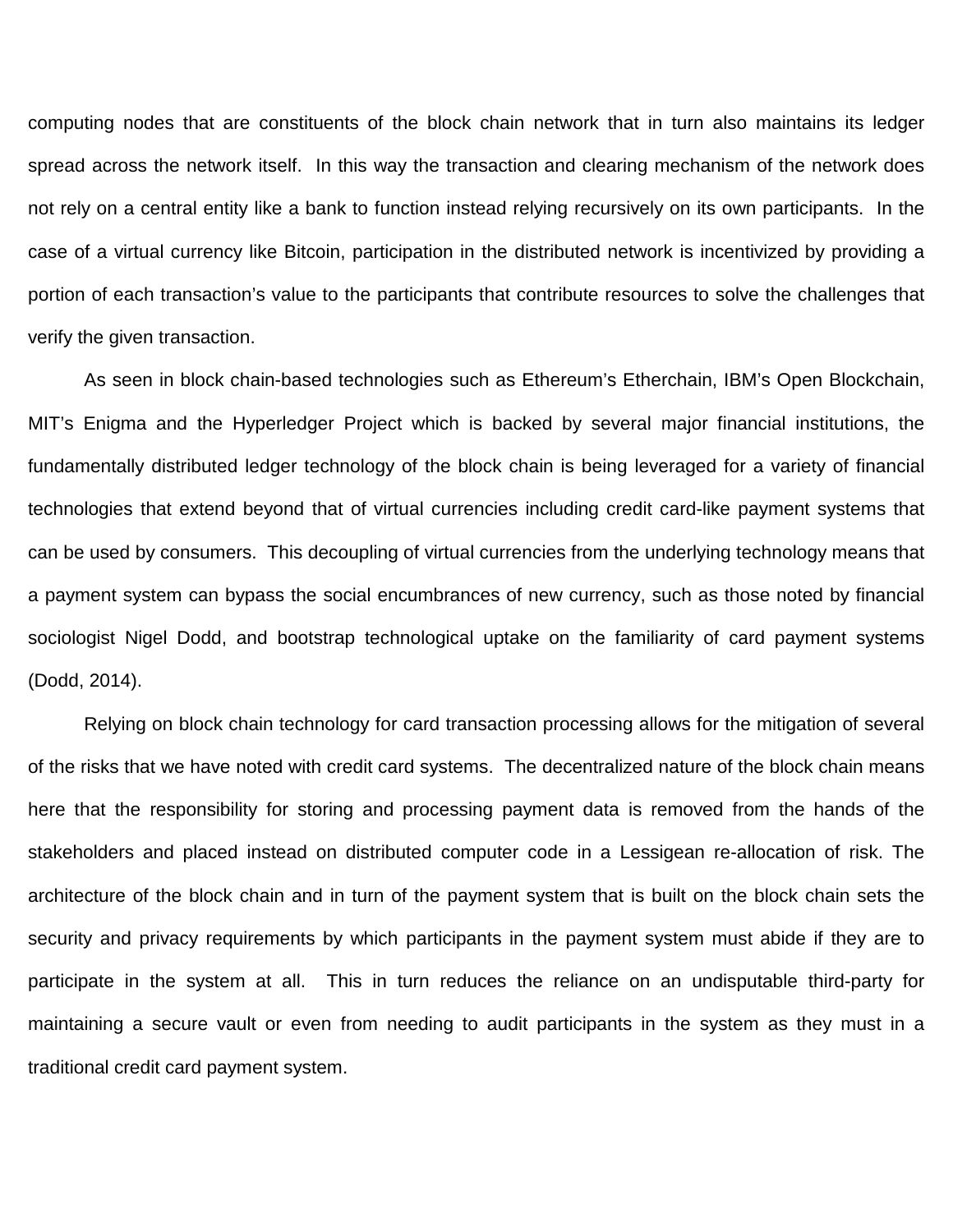The reliance on a block chain, however, is not a panacea and presents its own potential points of failure and risk. The first is that the code for the block chain itself must be sufficiently robust to actually provide the guarantees that it claims. As computer scientist Steve Bellovin (2015) has noted, a single programming bug or error can theoretically be a major security flaw in software and this applies no less to a technology like block chain. While block chain is licensed as free software and subject to the practices of public open source code review methods, other critical free software has succumbed to major security flaws in the recent past. Next, the payment system that is built on the block chain must again function as intended and must be designed with the correct parameters to ensure mitigation of risk. The block chain itself is merely a ledger and does not itself provide any guarantees beyond the correctness of the transaction that it records. New systems like MIT's Enigma propose a privacy-sensitive network design that leverages the block chain to support a system that provides verifiable but secret transactions<sup>[iv](#page-29-3)</sup>. However, these technologies are nascent and have yet to be subjected to rigorous testing to ensure their security and privacy preserving features.

Finally, the materiality and functionality of the block chain itself can subject these systems again to the same political and social forces that affect more traditional payment systems. While the block chain is often discussed in a conceptual abstract, the software must run on physical computers that are administered and owned by human agents. This means that the incentives for joining the system must be carefully engineered to induce participation. The efficiency and functionality of the system is also reliant on the quality of the participants in the network. As recently illustrated by the forking of Bitcoin into Bitcoin Core and Bitcoin Classic, these practical issues can have a serious effect on the technical architecture and functioning of a block chain system. Briefly, the forking of Bitcoin was the result of a controversy over whether to increase the block size of each block in the block chain. While seemingly an innocuous change to the block chain, the effects of this tweak could be wide ranging.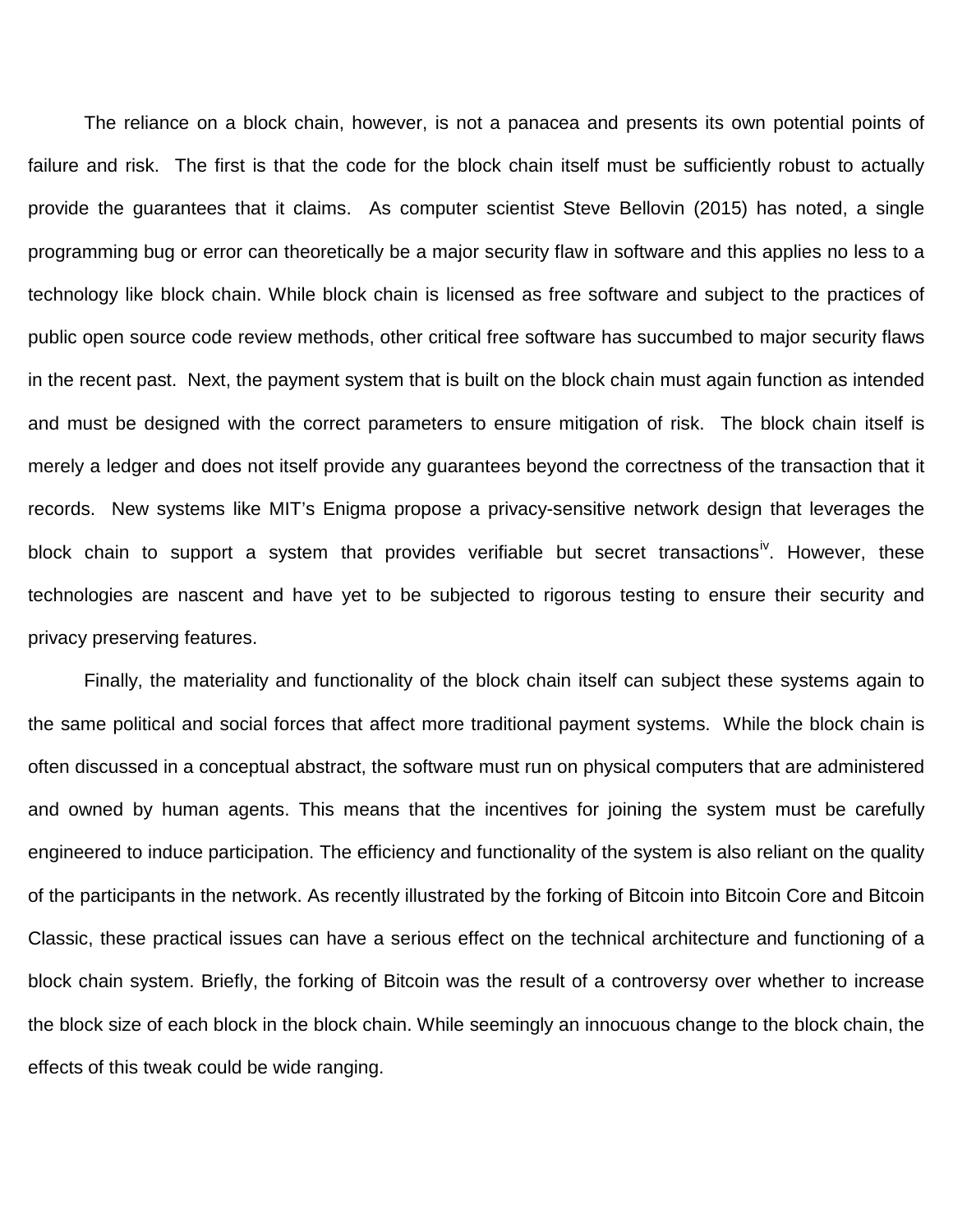Maintaining a smaller block size means that the computing resources required to participate in the "mining" process of transactions are reduced but at the cost of network performance. This means that a more heterogeneous network would result in slower processing time for each transaction on the network. Proponents of a larger block size argue that this change would facilitate faster transaction times and more efficient use of the block chain for a variety of computing tasks beyond a simple currency that could require more information to be maintained for each transaction. However, the increased resource requirement to contribute to such an expanded block chain could alter the barrier of entry to the network such that only those with great resources, like states, large corporations, or banks, could participate in the network. This would in turn undo the benefits of relying on a decentralized network for payment processing by effectively re-centralizing the block chain the hands of a small set of actors.

Furthermore, effective participation in a block chain becomes limited to specialized hardware as the resources required for "mining" increase. Processing of block chain calculations is done much more efficiently on application-specific integrated circuits (ASICS) than on consumer-grade hardware such as personal computers, graphical processing units or field-programmable gate arrays (FPGAs). Since the production of ASICs are limited to specialized fabrication centers in very few places in the world, practical access to participation in a resource-intensive block chain could be further limited by whether access is granted to the necessary hardware by the producers or states that house the producers. In this way, the potential of the block chain for a secure, decentralized payment system itself produces a paradox insofar as maintaining the speed and efficiency of current payment architectures could require a block chain to adopt the same limitations that it is supposed to alleviate.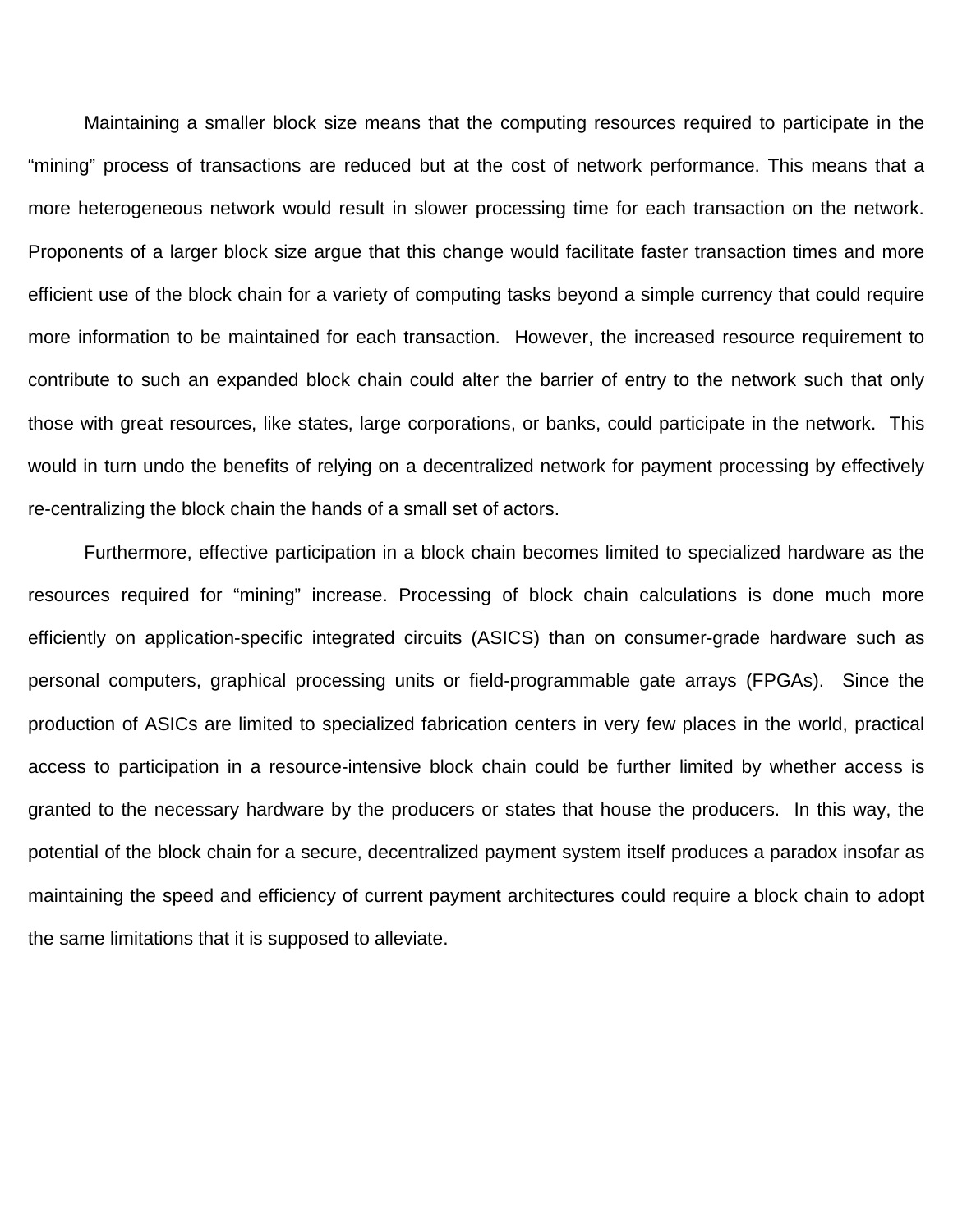## **Conclusion**

As the story of the block chain tells us, there is no such a thing as a frictionless transaction. In payment systems, the question remains of the best allocation of resources to secure data and the best distribution of risk among stakeholders. Even the most distributed model faces the same challenges of optimization of speed *vs* security. However, the technical opportunity offered by the block chain is crucial to avoid being trapped in the fatal trend towards more centralization in the hands of the oligopolistic platforms that dominate internet. There is some room for competing architectures provided that traditional stakeholders like banks or credit card networks understand the need for changing their principles when faced to the powerful move of Google (or Apple). Payments systems have a long and sensitive history that had to be told in order to remember the materiality of their architecture and its tight coupling with legal procedures to mitigate the risk. The trust that is built in the process gets down to every individual consumer and the loss of confidence that could propagated from mind to mind at high speed (Tarde, 1969) if some breach could let believe that no one is in charge to ultimately cover the risk. Our information systems were designed in the last 40 years with the constant privilege for speed over security. This was not the case for the credit card system that was used to the cat-and-mouse game with fraud. However, innovation speed and computing power increases put these architectures in trouble and not able to keep the pace. A paradigm shift is ready to take place: will platforms become the last and final guarantor in financial transactions as Facebook does for ID management in many third party applications and services, thus adopting a very centralized approach and disrupting all financial institutions and services? Or will these trusted institutions be able to invent the new distributed payment architecture that will preserve their role by completely changing the allocation of trust in favor of distributed systems such as one afforded by a block chain? The careful design of each ring in the chain of security still remains a key condition of felicity beyond the mere adoption of principles. "Conventions" require a long-term and open effort to be built. However, the clock is ticking, since the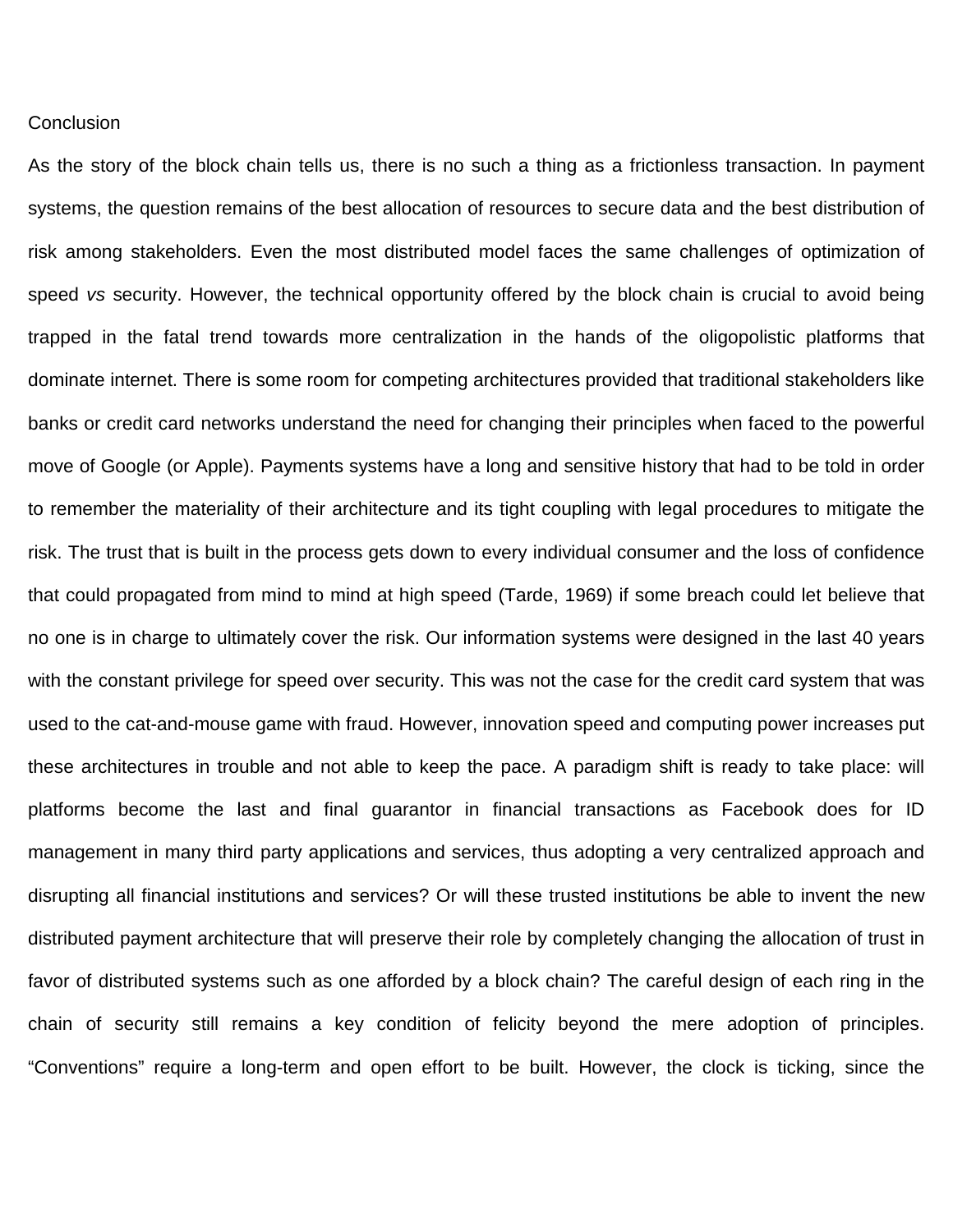constant expansion of data breaches might well oblige everybody to react under the pressure of a « Fukushima of Internet » that would mean a general collapse of trust.

About the author

D . Boullier, Professor of Sociology, Social Media Lab, EPFL, Lausanne, Switzerland,

- N. Sivakumar, Computer scientist and lawyer, médialab Sciences Po Paris,
- M. Crepel, Sociologist, Medialab Sciences Po Paris,
- S. Juguet, Designer, What Time Is It? Paris

E-mail: [dominique.boullier@sciencespo.fr;](mailto:dominique.boullier@sciencespo.fr) [maxime.crepel@sciencespo.fr;](mailto:maxime.crepel@sciencespo.fr) [stephane.juguet@wt2i.com](mailto:stephane.juguet@wt2i.com)

**Notes** 

 $\overline{a}$ 

i This paper is based on an historical investigation of credit card systems, mostly done by N. Sivakumar, as a part of a project at Sciences Po, Paris, medialab, funded by Axa Research Fund « Insurance for Building Trust and Enabling Big Data » (2014-2016). The definition of the framework and the direction of the project were in charge of D. Boullier. Its management was done by M. Crepel. The visual displays of payment systems was designed by Stéphane Juguet and his team (What time is it?).

For a visual watch of data breaches see http://www.informationisbeautiful.net/visualizations/worlds-biggestdata-breaches-hacks/.

III ANSI: American National Standard Institute. X9: Accredited Standard Committee for financial services. Enigma whitepaper.